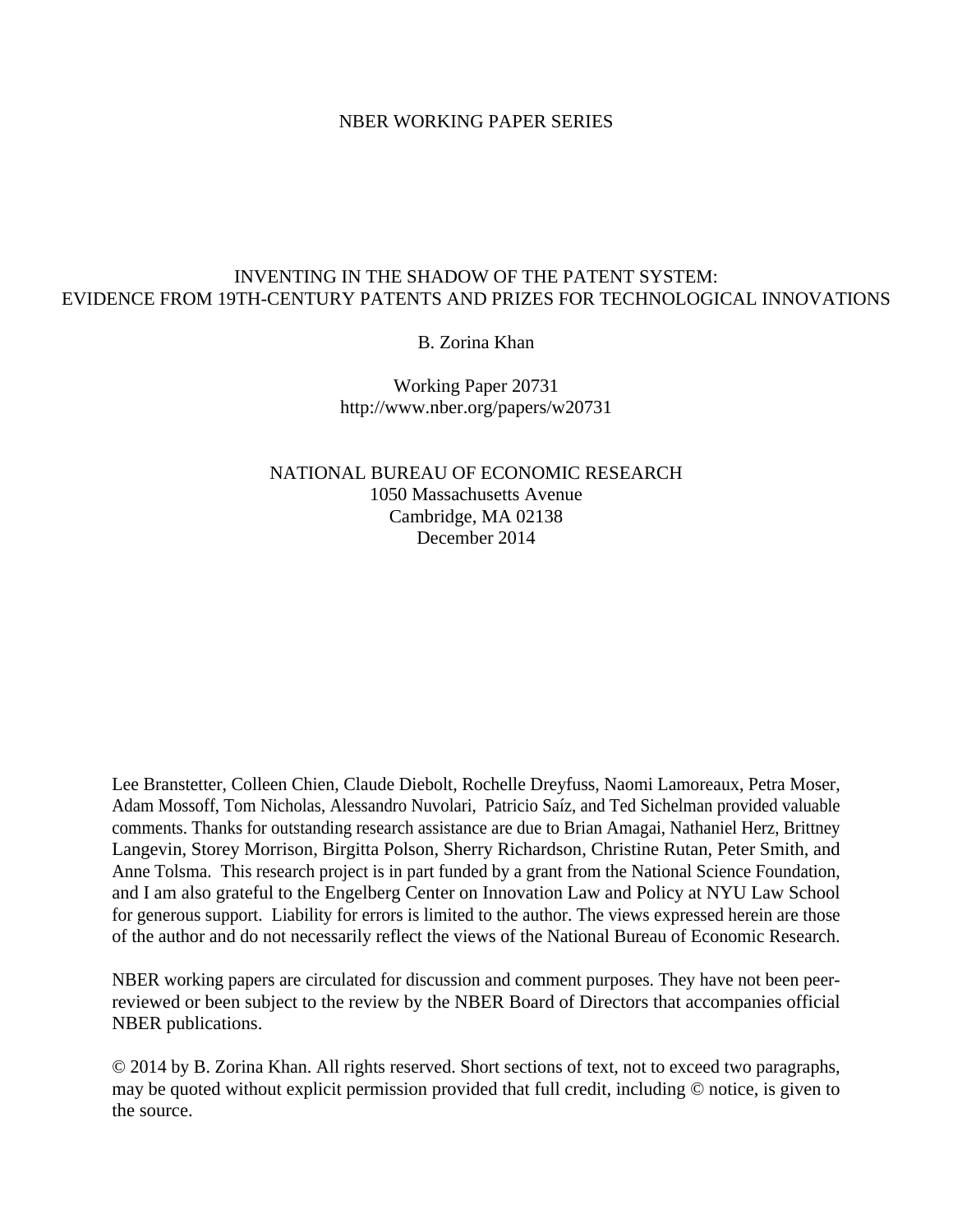Inventing in the Shadow of the Patent System: Evidence from 19th-Century Patents and Prizes for Technological Innovations B. Zorina Khan NBER Working Paper No. 20731 December 2014 JEL No. K11,N11,O31,O34

## **ABSTRACT**

Such institutions as patent systems cannot be well understood without an assessment of technological creativity in other contexts. Some have argued that prizes might offer superior alternatives to the award of property rights in inventions. Accordingly, this paper offers an empirical comparison of patents in relation to the award of prizes for technological innovation. The data set comprises a sample of patents, as well as exhibits and prizes at annual industrial fairs in Massachusetts over the course of the nineteenth century. The patterns shed light on the factors that influenced how specific inventions and inventors attempted to appropriate returns. Prizes in general provided valuable prospects for advertisements and commercialization, rather than inventive activity per se. Prize winners typically belonged to more privileged classes than the general population of patentees, as gauged by their wealth and occupational status. Moreover, the award of prizes tended to largely unpredictable, and was unrelated to such proxies for the productivity of the innovation as inventive capital or the commercial success of the invention. Prize-oriented institutions thus appear to be less systematic and not as market-oriented as patent systems. If inventors respond to expected returns, prizes may be less effective at inducing technological creativity.

B. Zorina Khan 9700 College Station Bowdoin College Brunswick, ME 04011 and NBER bkhan@bowdoin.edu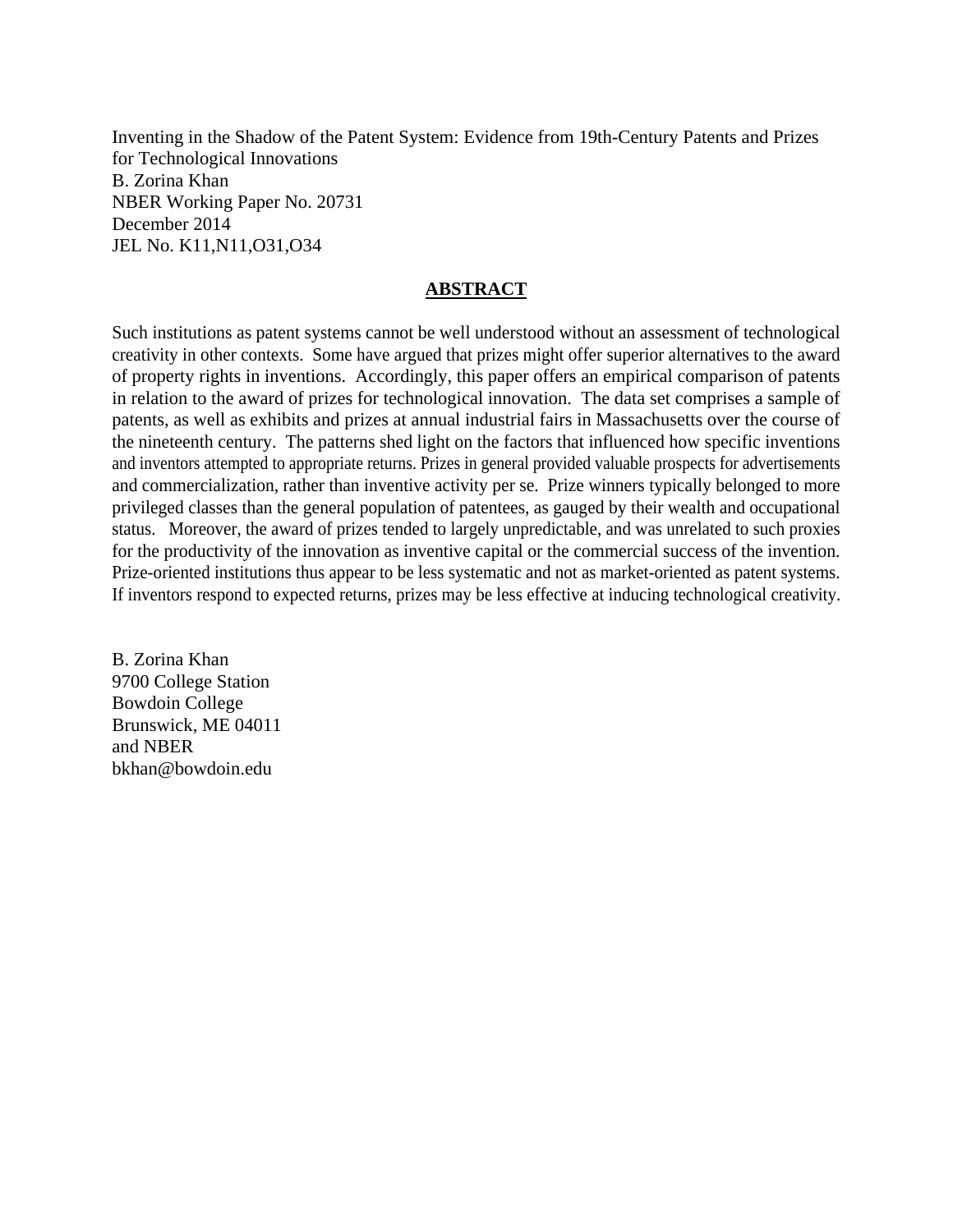*"The further consideration of whether prizes are wisely given or not is one we prefer to leave to our successors." MMA Exhibition Report (1874)* 

During the past two centuries technological change has made a significant contribution to advances in human welfare. However, the nature of inventive activity and the processes through which individual creativity are transmuted into outward shifts in the production possibility frontier are still not well understood. Part of the reason lies in the difficulty of obtaining objective measures of inventive activity and innovation that are comparable across time and region. To date, the most extensive empirical studies of the economic history of technological change have relied on patents to gauge progress in the 'useful arts'.

The evidence from examination of the nineteenth-century patent system in the United States suggest that the specific design of this institution played a substantial role in influencing the rate and direction of inventive activity.<sup>1</sup> It may well be that the nineteenth century comprised the age of patented invention in the United States: contemporary Swiss observers noted that in the United States "every good thing deserving a patent was patented."<sup>2</sup> Moreover, the ability to protect their ideas through strongly-enforced property rights induced relatively ordinary individuals to reorient their efforts to exploiting market opportunities.<sup>3</sup> An extensive network of assignments and licenses characterized a flourishing market in inventive property rights and inventions, and this enabled

<sup>&</sup>lt;sup>1</sup> Contemporaries thought the logic was self-evident: "It is in this country, where patents are numerous and easily obtained, that improved machines and processes are most rapidly introduced, as in textile manufactures, in watchmaking, and shoe-making; and not in Switzerland, where until recently no patents have been granted, or in England and Germany, where patents have been hard to get." James Richardson, Our Patent System and What We Owe to It, SCRIBNER'S MONTHLY, Nov. 1878, at 99, 104.

 $^2$  Edward Bally, Industry and Manufactures in the United States: Look Out for Yourselves! 33 (1878) (quoting Sir William Thompson, President of the Mathematical and Physical Section of the British Association). Prominent Swiss manufacturers like Bally, a Swiss Commissioner to the Philadelphia Exhibition, studied the state of technological innovation across countries and recommended "the institution of patents as the first and indispensable measure" for becoming competitive with American industry (p. 23).

 $3$  Kenneth Sokoloff's pioneering research (1988) showed that improvements in market access led to a greater proportionate patenting response among rural residents who were new to invention. Khan and Sokoloff (1990) traced the occupations of such patentees and identified an increasing tendency for inventive activity to originate among creative individuals who did not possess much in the way of human capital or financial resources.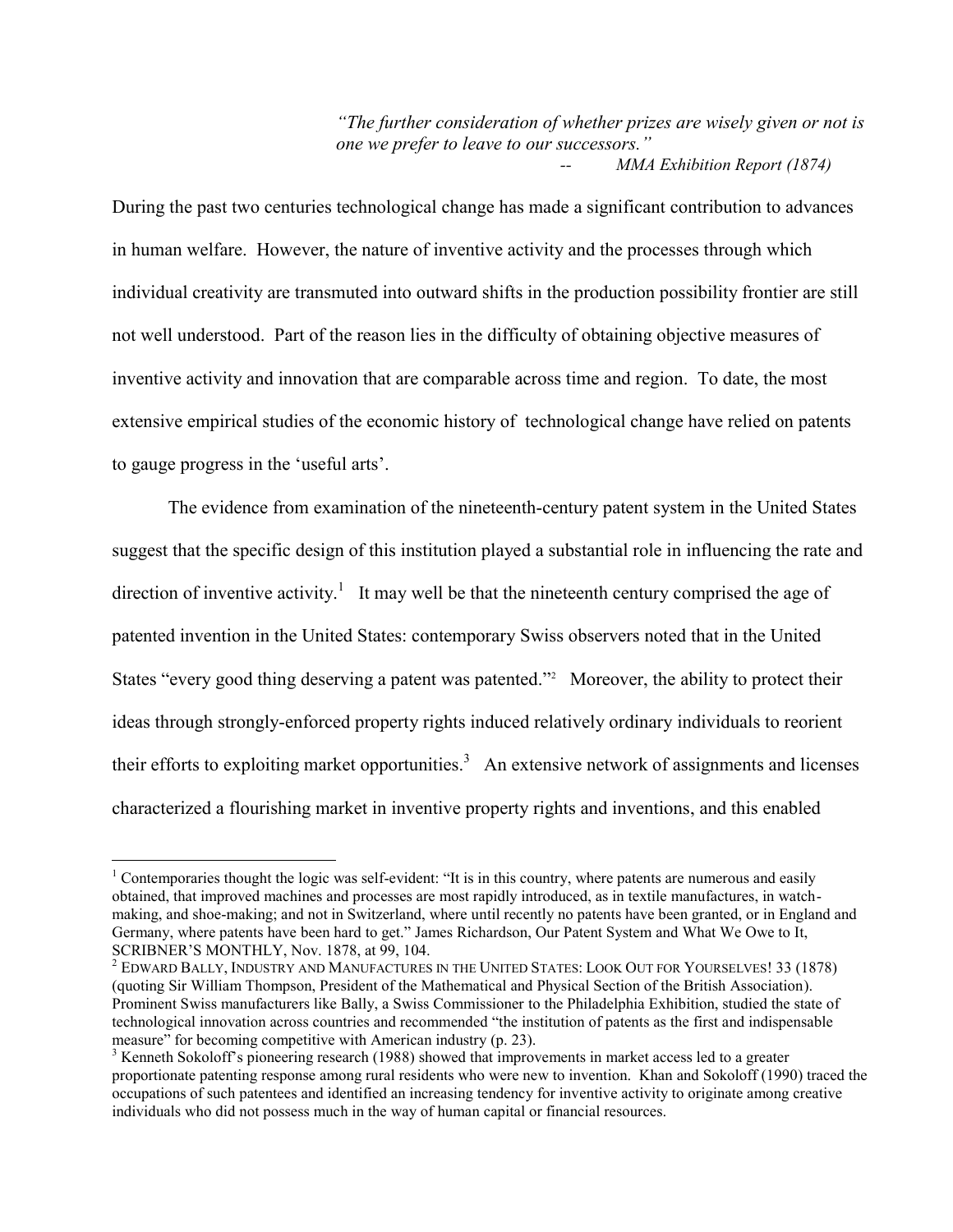financially disadvantaged inventors to specialize at invention, and garner benefits from their creative efforts through the market (Lamoreaux and Sokoloff 2001, Khan and Sokoloff 2004). The vast majority of great inventors in the United States, who were responsible for technologically and significant inventions such as the telegraph and telephone, were prompt to obtain patent protection for their inventions (Khan 2005).<sup>4</sup>

Nevertheless, patents have well-known problems as measures of inventive activity (Griliches 1990). Most significantly, some inventions are not patentable, not all inventors apply for patents and not all patent applications are granted, the propensity to patent differs across industries and individuals, and patented inventions vary in terms of value. Moser's innovative 2005 study examined the exhibits at the international Crystal Palace Exhibition of 1851 as a way of assessing invention outside the patent system. She found that only a small fraction of these inventions were covered by patents at the time they were exhibited and was pessimistic about the overall effectiveness of patent institutions. This result is interesting and important, but it is difficult to extrapolate from such data to make general statements about the propensity to patent, or even about the relative degree of inventiveness in any specific country. International exhibitions may not be representative of the inventive capital in individual countries, since the selection of items likely introduced biases that are uncorrelated with technological capability. For instance, the size and content of the exhibition for any country may be determined by distance and political expedience rather than by random draws from the underlying population of inventions in the nation. Moreover, without a time-limited test of novelty, exhibits in many instances comprise a stock rather than a flow measure, which increases the difficulty of comparisons across institutions.<sup>5</sup> A further consideration

<sup>&</sup>lt;sup>4</sup> Their contributions exhibited similar patterns to those of less eminent inventors, refuting the notion that patents merely represented 'microinventions' or incremental and minor discoveries (Mokyr 2000).<br><sup>5</sup> Thus, at the 1851 Crystal Palace event, Britain and its dependents accounted for 7,381 exhibitors (53 percent) but there

were only twelve delegates from the entire continent of South America. At the Paris Universal Exhibition of 1855, by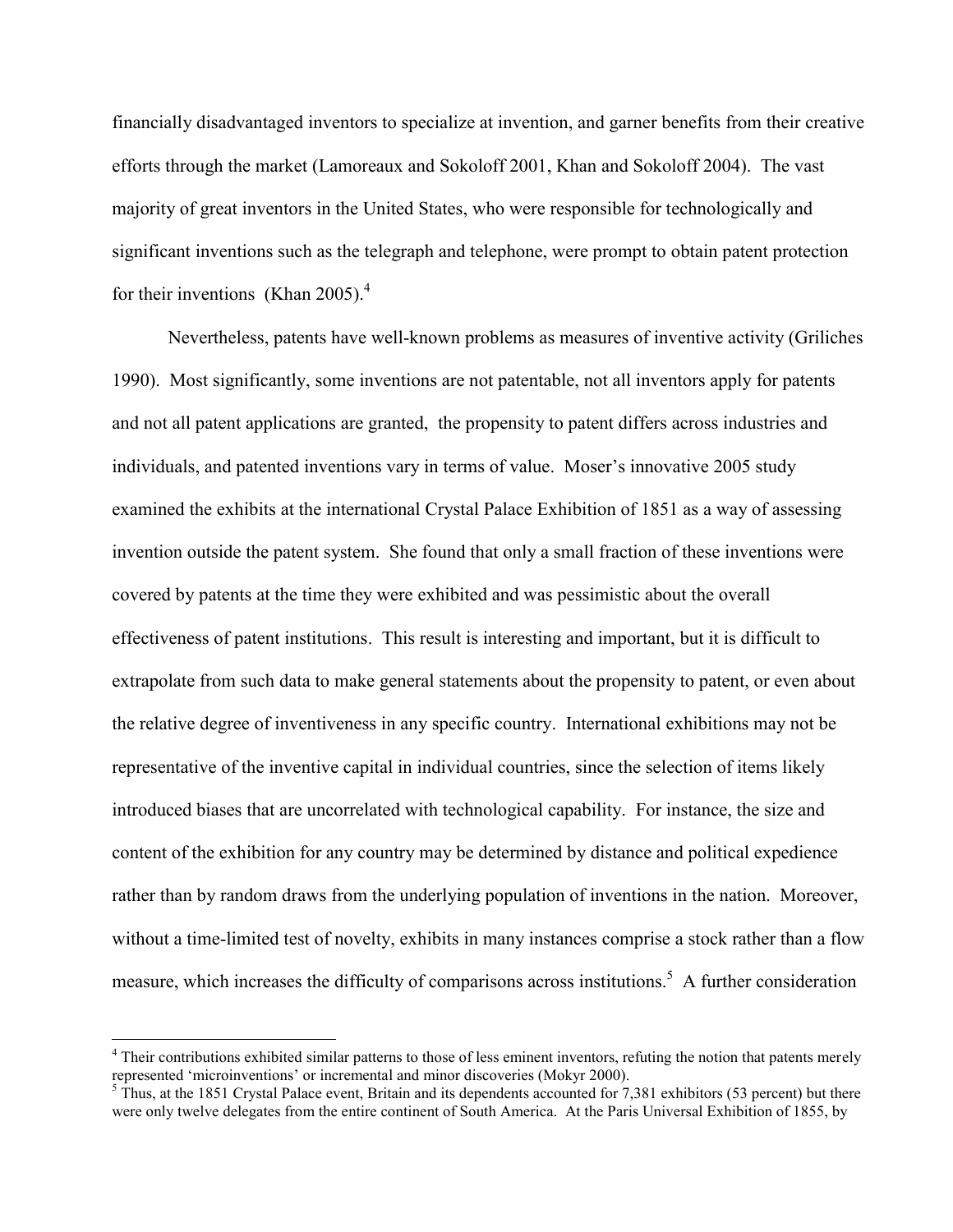is that exhibitions might conceivably represent efforts at advertisement and commercialization rather than inventive activity.<sup>6</sup>

Despite these flaws, data on prizes offer a valuable addition to the stock of information about technological creativity. For instance, Brunt et al. (2008) conducted an empirical analysis of prizes at the Royal Agricultural Society of England, and concluded that these mechanisms proved to be effective in inducing competitive entry into targeted areas, and in encouraging innovation. Such studies are timely because scepticism has increased of late about whether state grants of property rights in patents and in copyright protection comprise the most effective incentives for increasing creativity. A growing number of economists have been persuaded by theoretical models of prizes and subsidies and have begun to lobby for these nonmarket-oriented policies as complements or superior alternatives to intellectual property rights.<sup>7</sup> In a reprise of debates from the nineteenth century, extremists today refer to patent systems as "an unnecessary evil," creating "costly and

way of contrast, France and its dependents comprised 50.1 percent of all 21,779 exhibitors, whereas Britain and its colonies were now a mere 15 percent. Even if the "home court advantage" is accounted for, there were significant differences in participation within and across countries that were uncorrelated with technological capability. The rules and fees differed in each of the international fairs in ways that affected participation and outcomes. The funding for the exhibitions, as well as for travel and other expenses influenced the number and composition of the displays, because financing of some exhibitions derived from private initiative and others were funded by state and national governments. For instance, the United States was in the middle of a war at the time of the Paris Universal Exhibition of 1862, and Congress did not allot the funds requested, so only 128 Americans participated among the total of 26,348 exhibitors. <sup>6</sup> According to the 1874 Report of the Massachusetts Charitable Mechanic Association: "there is no doubt that they [awards at the exhibitions] are an incentive and stimulus to the best effort, and that they are of incalculable advertising advantage to those who receive them."

 $<sup>7</sup>$  In the absence of asymmetries in information regarding costs and benefits, theoretical models suggest that prizes,</sup> public funding or payment on delivery might be preferable to the temporary monopoly associated with intellectual property rights (Maurer and Scotchmer 2004). Wright (1983) found that prizes are optimal if the success probability is moderately high, if the supply elasticity of inventions is low, and where awards can be adjusted ex post. Shavell and van Ypersele (1998) argued that subsidies were likely the most effective means of calibrating rewards for innovations according to social value. Some versions of this subsidy mechanism center on discounting the price to consumers who value the patented product above its marginal cost. Kremer (1998) suggested an ingenious hybrid that transforms the patent into a prize that is auctioned to the highest bidder in a process that reveals the underlying value of the invention; the government could then engage in patent buyouts of high-valued discoveries and turn them over to the public domain. Taylor (1995) offered a model where contestants compete for a pre-specified prize, by creating an invention that offers the highest value to the sponsor of the tournament. The theoretical and practical problems with prizes are well recognized, however, and they include challenges in assessing the value of the invention (such as those that arise from asymmetric information, delays in the determination of value, and the difficulty of aggregating benefits which might accrue from sequential innovations). Even if these potentially intractable issues were resolved, the credibility or efficiency of bureaucrats in holding to contracted promises might be questioned, leading to a diminution in the expected return from a prize.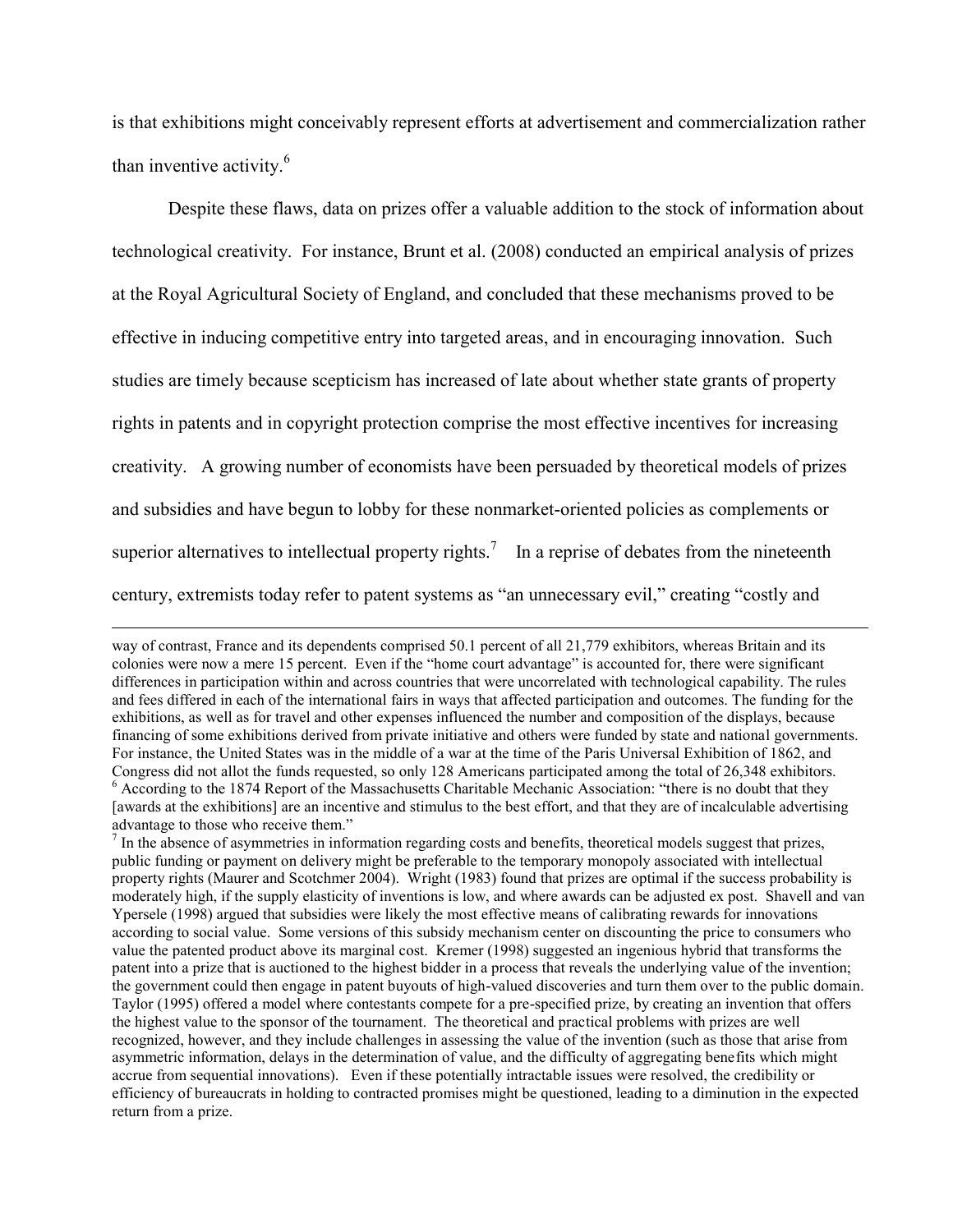dangerous" intellectual monopolies that should be eliminated (Boldrin and Levine 2008). Such theoretical arguments cannot be fairly evaluated in light of the limited amount of actual evidence regarding the functioning and consequences of prize systems.

My project contributes to this ongoing debate by analyzing the record of patenting and prizes for technological innovation in the United States from an historical perspective. I have assembled an extensive panel data set of innovations that competed for annual prizes in the same location within the United States during the course of the nineteenth century. These entries were submitted for prizes in the fairs of the Massachusetts Charitable Mechanic Association of Boston, the San Francisco Mechanics' Institute, the American Institute of New York, the Ohio Mechanics' Institute, as well as the Franklin Institute of Philadelphia. By controlling for location, the analysis avoids the biases introduced by variation in distances. The samples of approximately 17,000 innovations have been matched in the manuscript censuses to obtain information on characteristics of the inventors, including age, wealth and occupations. The inventions and inventors were further traced in patent records, so it is possible to identify key features of inventors and inventions within and beyond the patent system, and to gauge the extent to which patent institutions overlapped with other incentive mechanisms.

The current paper presents an assessment of the industrial fairs of the Massachusetts Charitable Mechanic Association, from the first exhibition in 1837 through the twelfth in 1874. The first section discusses the summary statistics, and the characteristics of the exhibitors and innovations, including the patterns of inventive activity across industrial and sectoral categories. The results from these exhibitions are compared to the patterns for patenting activity. The second section examines data on the wealth and occupation of inventors at the exhibition in order to shed further light on the relationship between patent systems and "the democratization of invention,"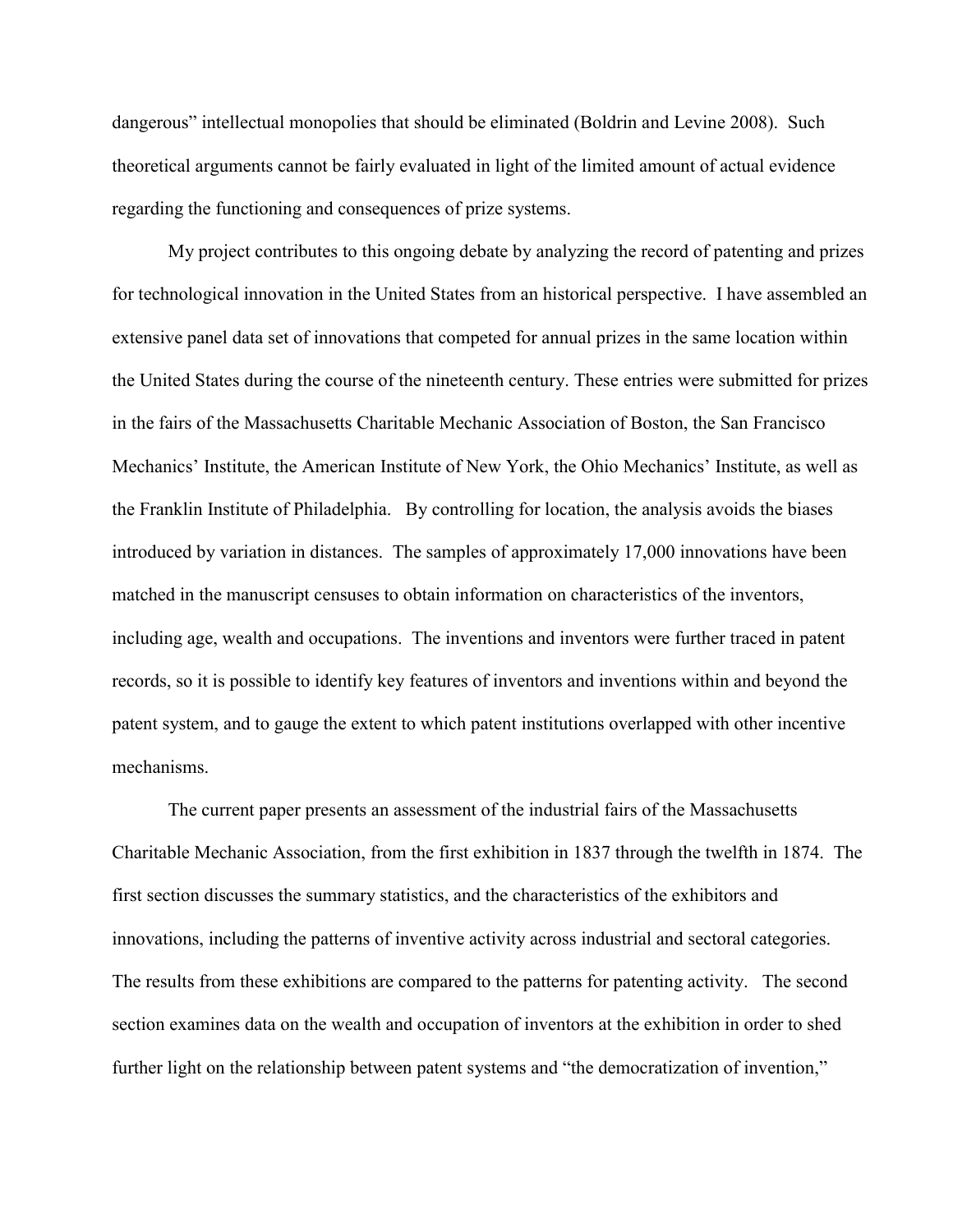relative to the alternative institution of prizes. The final section estimates the factors that influenced the award of premiums for specific inventions, and compares these findings to the determinants of patented inventions and those that were patentable. I conclude that premiums provide a useful way of tracing innovation and commercialization that occurred outside the patent system. However, the process through which they are awarded is more idiosyncratic than is true of patent institutions, which has implications for their efficacy. This analysis of the design of prize mechanisms and their effects suggests the need for caution before adopting policy recommendations to employ prizes to promote the useful arts.

# I. THE EXHIBITIONS OF THE MASSACHUSETTS CHARITABLE MECHANIC ASSOCIATION

The innovations that were displayed at the triennial exhibitions of the Massachusetts Charitable Mechanic Association (MMA) allow us to assess the patterns of technological innovation that occurred outside the patent system during early industrialization. The MMA was founded in 1795 under the auspices of Paul Revere, to "promote the mechanic arts" and "encourage the ingenious" as well as to offer charitable aid, pensions and death benefits to its members. Early on, in addition to forming a "Committee of patentees and proprietors of patents," the association received private donations for the dedicated purpose of offering cash premiums for specific innovations, such as improvements in barrel-making. Several of the members of the association strongly lobbied to replace these ad hoc efforts with more extensive rewards for individual enterprise. They proposed an annual exhibition where deserving inventors would be honoured, information about discoveries would be diffused, and the public would be educated as well as entertained. Encouraged by success of the exhibitions organized by the Franklin Institute in Philadelphia, and the American Institute of New York, the MMA held its first major exhibition in the fall of 1837.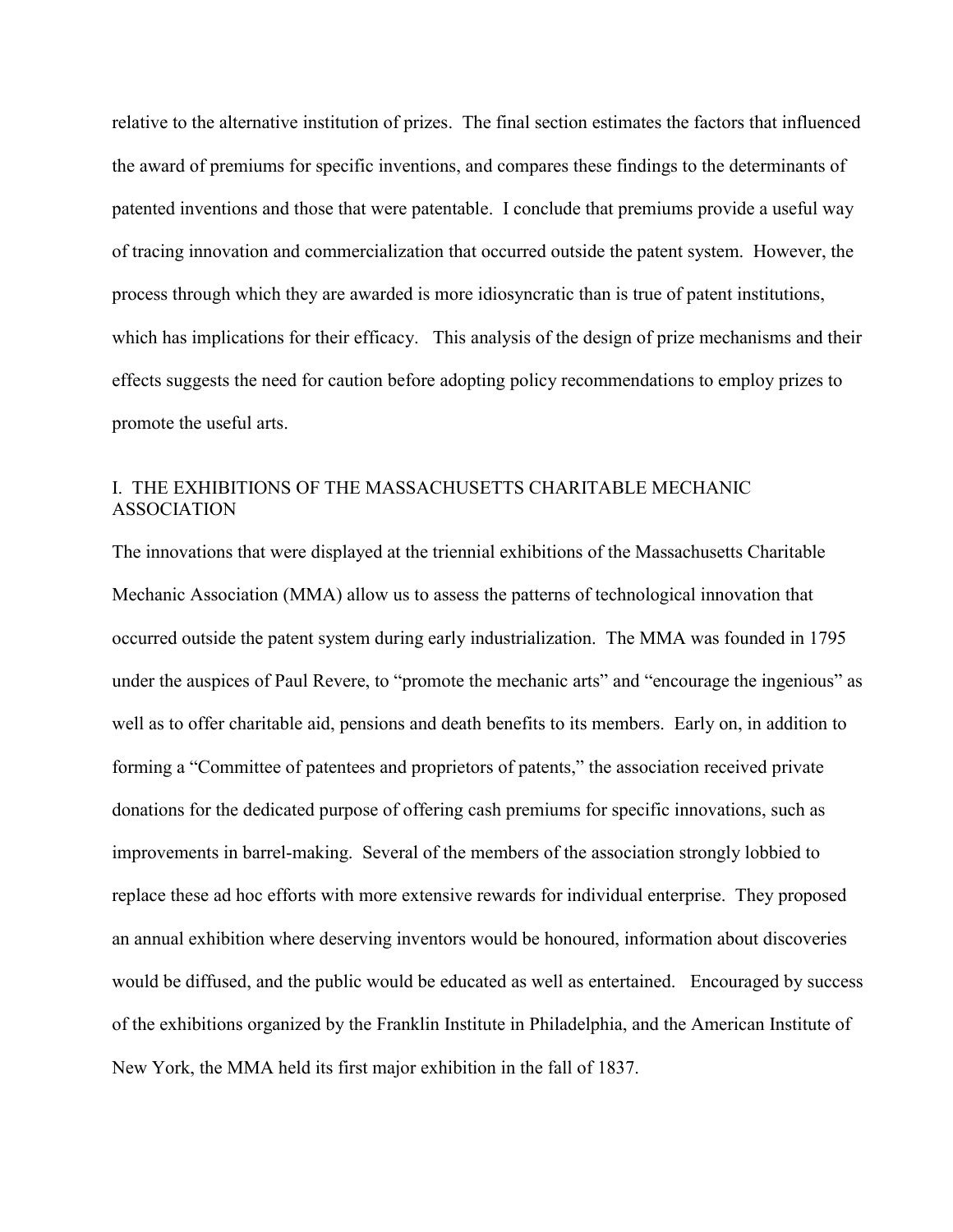According to its organizers, the exhibits at the MMA industrial fairs were noted for offering "the best specimens of American ingenuity and skill, in every branch of mechanics, rare and valuable productions natural and artificial, labor-saving machines, implements of husbandry, and models of machinery in all their variety, and for superior workmanship in all useful and ornamental branches of the arts, including the beautiful and delicate handiwork of females in every department of industry."<sup>8</sup> Gold medals were granted "only for very valuable and meritorious inventions or improvements" and silver medals for "articles of superior workmanship, new applications of material, and improvements in construction."<sup>9</sup> In addition, bronze medals were awarded for "articles of superior workmanship, but of less importance or utility," while diplomas were bestowed on "all other articles deserving a favorable-mention testimonial."<sup>10</sup> Although the primary objective was to showcase domestic enterprise and technological innovation, as in the case of most expositions, it was also expected that the Association would recoup its outlays on the exhibition from the admission fees that the public paid to view the convention. This dual objective necessarily had implications for the selection of exhibits and their evaluation by the admission committees and juries.

The 1837 exhibition proved to be enormously popular and, what is more, profitable, encouraging the organizers to hold them on a regular – roughly triennial -- basis.<sup>11</sup> Figure 1 itemizes

| Year | #Obs | Percent |
|------|------|---------|
| 1837 | 259  | 5.02    |
| 1839 | 283  | 5.49    |

<sup>8</sup> Massachusetts Charitable Mechanic Association, p. 6, *The Exhibition and Fair in the City of Boston, September 18, 1837*. Boston: Dutton and Wentworth, 1837.

<sup>&</sup>lt;sup>9</sup> This emphasis on the quality of workmanship rather than novelty was also a feature of international expositions such as the Crystal Palace Exhibition of 1851 and the Paris Exhibition of 1867. Robert Palmieri (ed) Piano, an Encyclopedia (p. 131) notes that at the Paris Exhibition "jury members and visitors alike seem to have been more interested in the quality of construction than novelty of invention."

<sup>&</sup>lt;sup>10</sup> Massachusetts Charitable Mechanic Association, p. 6, *The Exhibition and Fair in the City of Boson, September 18*, *1837*. Boston: Dutton and Wentworth, 1837. Judges comprised "gentlemen of character and standing, and as far as is practicable of thorough technical knowledge of their respective subjects … who will in no case be competitors for

premiums."<br><sup>11</sup> Sample size in each exhibition year with percentage of total sample: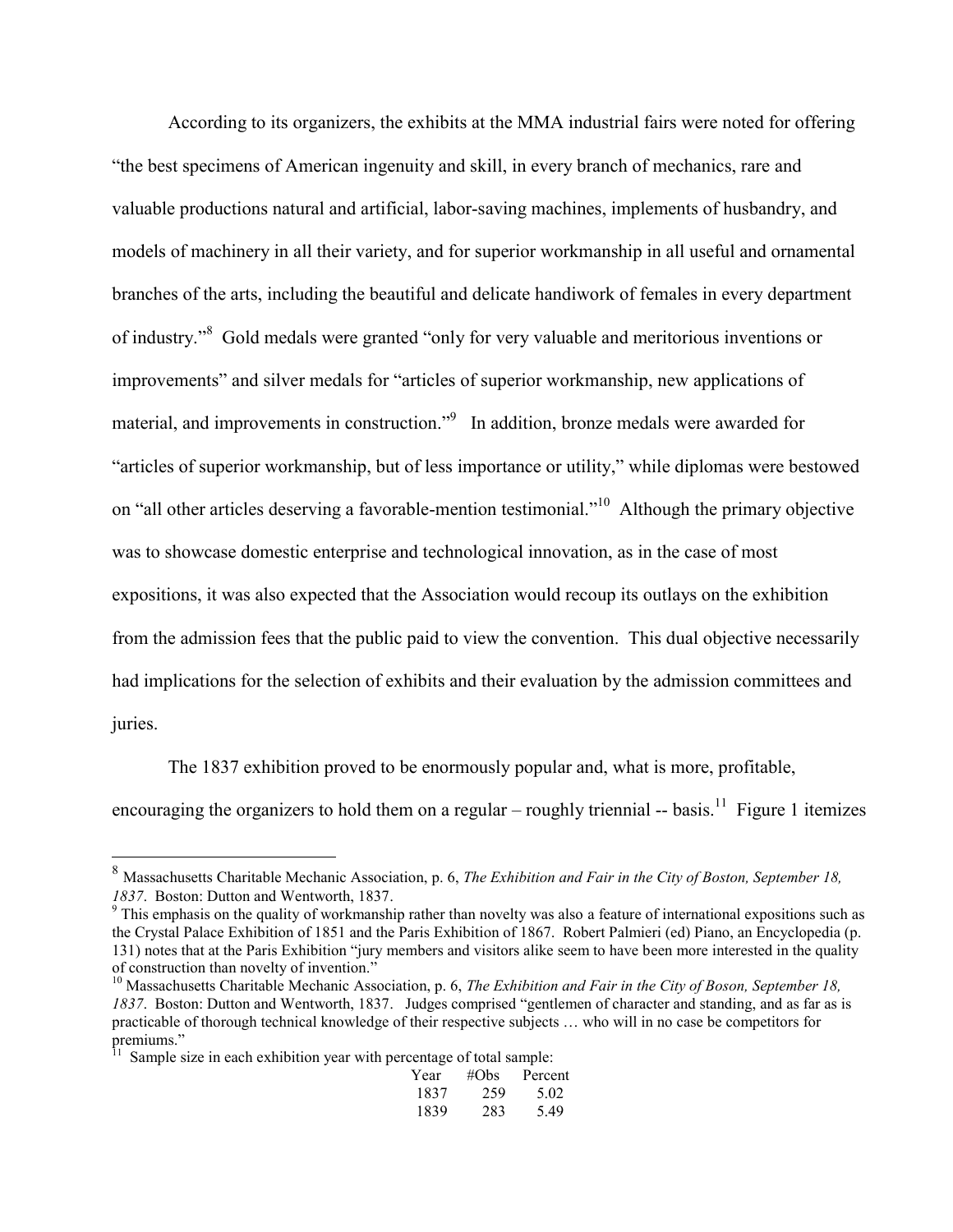the total receipts, expenditures and profits for each exhibition through 1890. The early exhibitions were held in Faneuil and Quincy Halls in Boston, but by the end of the century the MMA had its own dedicated hall on Huntington Avenue, conveniently close to major transportation arteries. At the second exhibition in 1839, the two-week event attracted some 70,000 visitors, at a time when the population of Boston was approximately 93,000 residents. This fair included 1196 exhibits, which were awarded 25 gold medals, 133 silver medals, and 254 diplomas. By 1890, the halls displayed the efforts of 1300 exhibitors, and the medals included 55 of gold, 175 of silver, and 144 of bronze, along with 235 diplomas.<sup>12</sup> The 1890 fair ran for two months, and total attendance was estimated at 500,000, about the same as the population of the town. At the conclusion of each fair, some of the exhibits were sold to the public, but the organizers discouraged itinerant traders who specialized in selling their wares through conventions like these, and attempted to ensure that the exhibition represented the "latest and best in our industrial life, and not a bazaar for the sale of merchandise."<sup>13</sup>

Table 1 presents the descriptive statistics from the first twelve exhibitions for the sample of 5158 exhibits that could be regarded as potentially possessing a minimal degree of technological innovation. That is, the data exclude such entries as fine art paintings, busts, botanical specimens, displays of published books, artistic or decorative designs, confectionery and simple baked goods. Even with such filtering, the catalogued submissions were characterized by enormous variance in

| 1841 | 287 | 5.56  |
|------|-----|-------|
| 1844 | 315 | 6.11  |
| 1847 | 386 | 7.48  |
| 1850 | 376 | 7.29  |
| 1853 | 367 | 7.11  |
| 1856 | 546 | 10.58 |
| 1860 | 524 | 10.16 |
| 1865 | 561 | 10.87 |
| 1869 | 558 | 10.82 |
| 1874 | 697 | 13.5  |

<sup>12</sup> "Who has been ? or mayhap the question may be more properly put, Who has not been ? during the past month, to the Exhibition of the Massachusetts Charitable Mechanic Association. When the number of visitors has grown to near a score of thousand in a day, it may well leave us wondering who of the multitudes have been omitted." *The Repository*, vol 51, 1874, p.396.

<sup>13</sup> *Annual Report, MMA*, 1892, p. 11.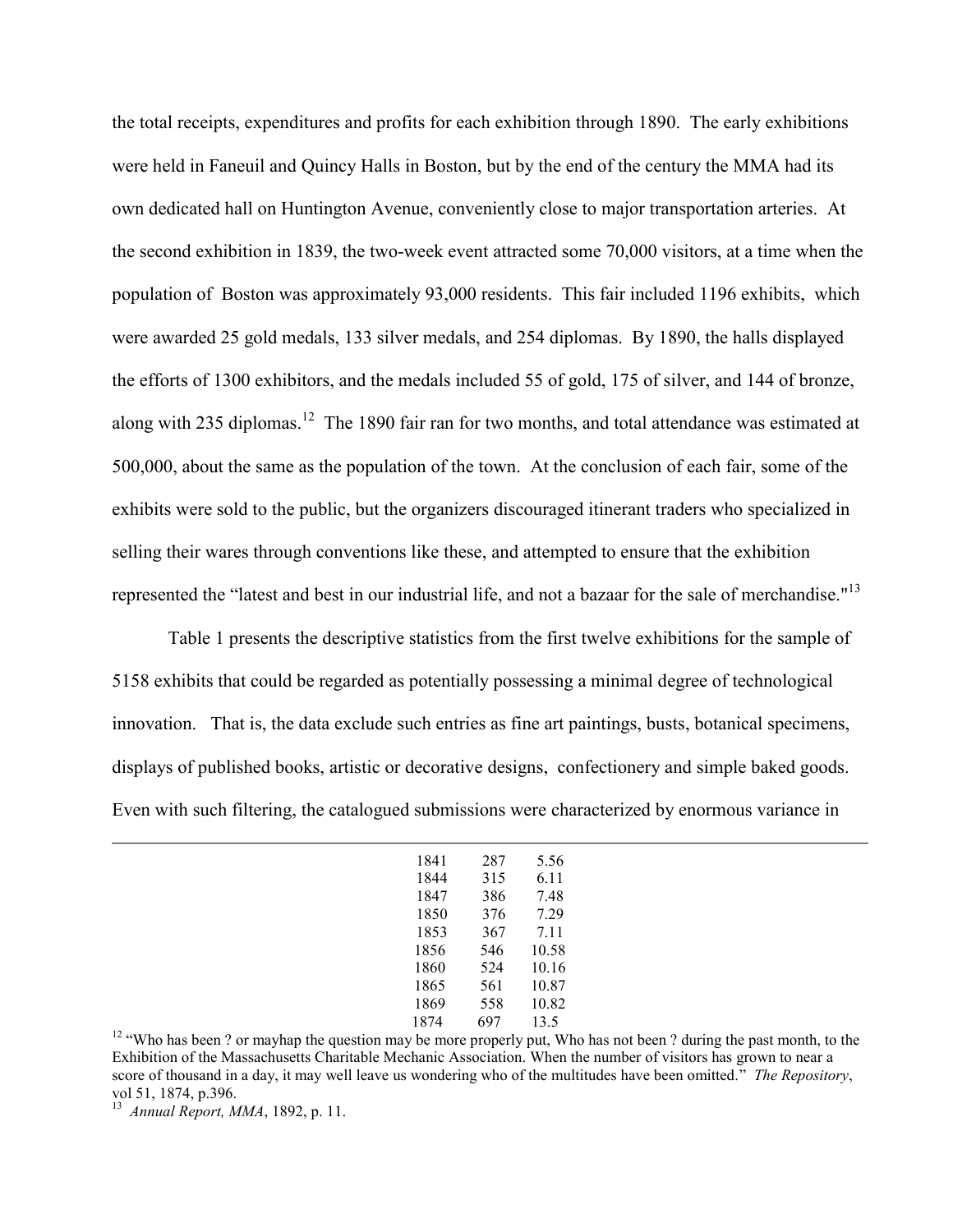subject matter, substance, and technological input. One way of ensuring at least a modicum of consistency in these dimensions is to limit the universe of items using a minimal criterion of inventiveness or innovative input. Bronze medals and diplomas were cheap and plentiful, given for exhibits that were relatively undistinguished, and rarely mentioned in subsequent records when itemizing accolades that an inventor or invention had earned. Accordingly, the data set comprises all exhibits for which medals were awarded, and a random sample of the items that were accorded diplomas; amounting to 298 gold medals, 1739 silver medals, 1200 bronze medals, and 1916 diplomas.<sup>14</sup> Although some of the participants traveled from New York, Philadelphia, and as far away as Michigan and Ohio, the exhibition was primarily a display of technologies that were created in Massachusetts and, to a lesser extent, New England. Thus, the population of goods exhibited at these localized fairs is largely unaffected by the bias that would be created from disparate transportation costs if variable distances were traveled.<sup>15</sup>

The design features of this exposition were common to those of most industrial fairs, whether national or international. MMA's stated objective was to showcase the newest products and mechanisms, and exhibitors were required to highlight improvements that they had made to former goods, but it was still possible to be credited for inventions that had been created several years before.<sup>16</sup> In many respects, the MMA and other exhibitions were more analogous to European patent systems based on registration, rather than the American system based on examination for

<sup>&</sup>lt;sup>14</sup> The percent of items awarded any recognition varied from 34 percent to 50 percent, and increased over time. However, the assessment of what this implies is not straightforward, because the organizers became more selective and rejected more items over this period. Such undocumented variation is another reason for being more careful about the conclusions that can be drawn from exhibition data.

<sup>&</sup>lt;sup>15</sup> In later work, I will control for heterogeneity across regions by analyzing samples from the fairs of New York, Ohio and San Francisco, as well as the records of the Franklin Institute of Philadelphia.

<sup>&</sup>lt;sup>16</sup> These features are common to all exhibitions, including the Crystal Palace: "It has not been made a condition in the admission of Articles to the Exhibition that they should be new . . . . It appears to the Commissioners that . . . fourteen to fifteen years . . . would form a limit, beyond which the claims should not be admitted." REPORTS BY THE JURIES, OFFICIAL CATALOGUE OF THE GREAT EXHIBITION OF THE WORKS OF INDUSTRY OF ALL NATIONS (2d corrected & improved ed. 1851, at xxv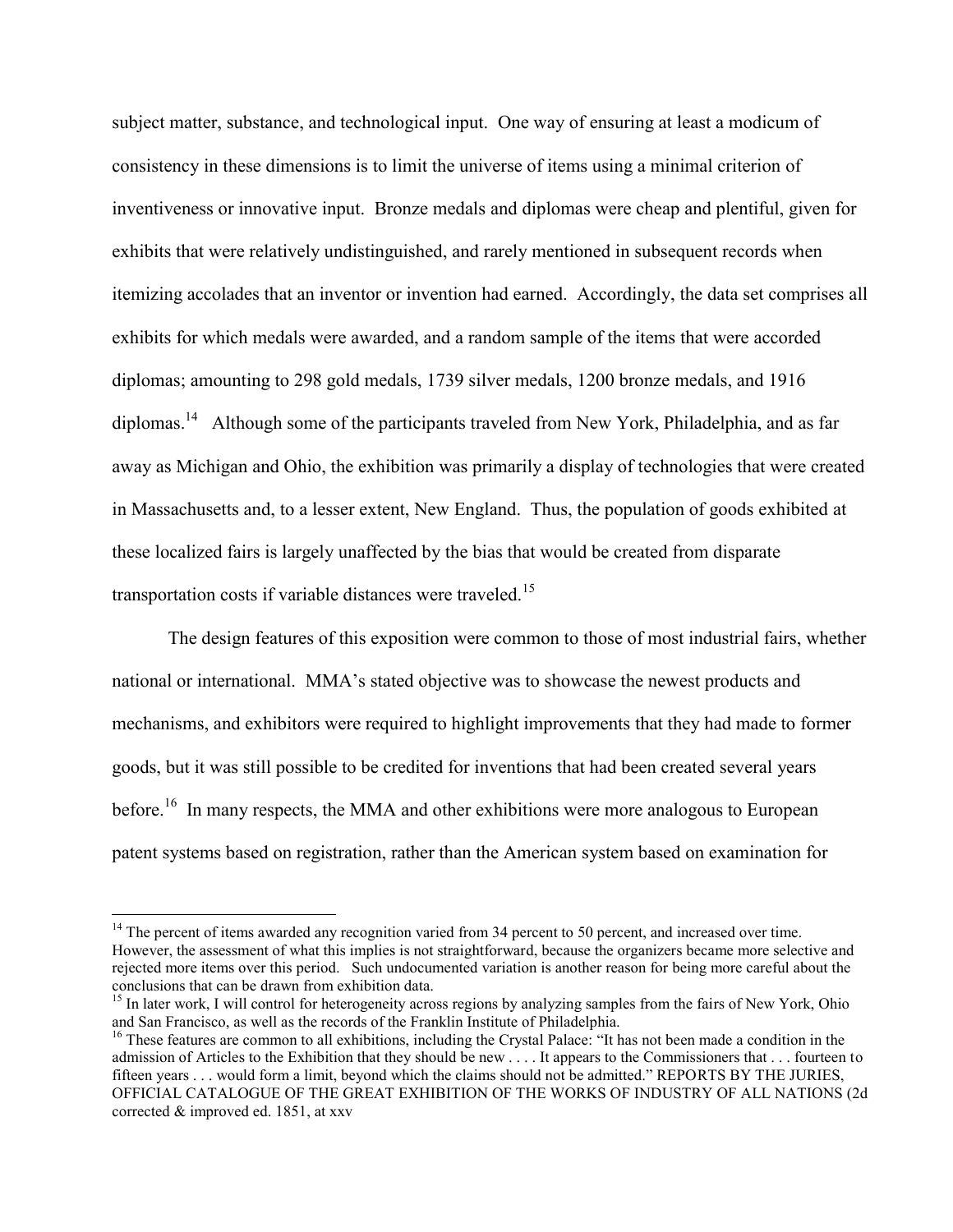novelty and patentable subject matter. First, in the absence of an examination for novelty, it is difficult to ascertain whether an item comprises an invention (a new creation) or an innovation (first commercial application). Second, patents were granted only to the "first and true inventor," whereas (as in all exhibitions, both national and international) exhibitors were not necessarily the inventors but, according to the rules, agents and other noninventors were still eligible to receive the credit for the innovation.<sup>17</sup> Third, it is unclear whether annual records consisted of stocks drawn from former inventions created several years prior to the date, or flows of the latest discoveries. The way in which patent registration systems and exhibitions blur the line between invention and innovation is illustrated by the prevalence of business enterprises at the fairs. Approximately one third of the sample consisted of firms, whose primary objectives clearly included commercialization and advertisement of merchandise that might have little to do with original or novel inventive activity. If firms had the intention of showcasing their best new inventions, it might be expected that they would tend to win a disproportionate amount of the prizes awarded. However, their share of each category of medal was roughly proportionate to their share of all exhibits.

It seems plausible that individual exhibitors had more mixed objectives than those of firms, that likely ranged from the pursuit of financial gain to personal gratification. However, the average age of the exhibitors (40.5) are a close match to the average age of patentees (38.5) and seem to suggest the pursuit of more systematic goals than glory. Although the average number of appearances in the roster of medals and diplomas typically comprised two exhibitions, for most attendees recognition at the fair was a unique event, since two thirds of these exhibits were entered by owners who only won a single award. By contrast, an average of 6.3 patents per person were

<sup>&</sup>lt;sup>17</sup> At the Crystal Palace, "Juries will reward an important Machine without undertaking to pronounce whether the novelties exhibited in its construction have been originated by the Exhibitor, or have been borrowed or adapted by him from some one else." REPORTS BY THE JURIES, OFFICIAL CATALOGUE OF THE GREAT EXHIBITION OF THE WORKS OF INDUSTRY OF ALL NATIONS 309-14 (2d corrected & improved ed. 1851.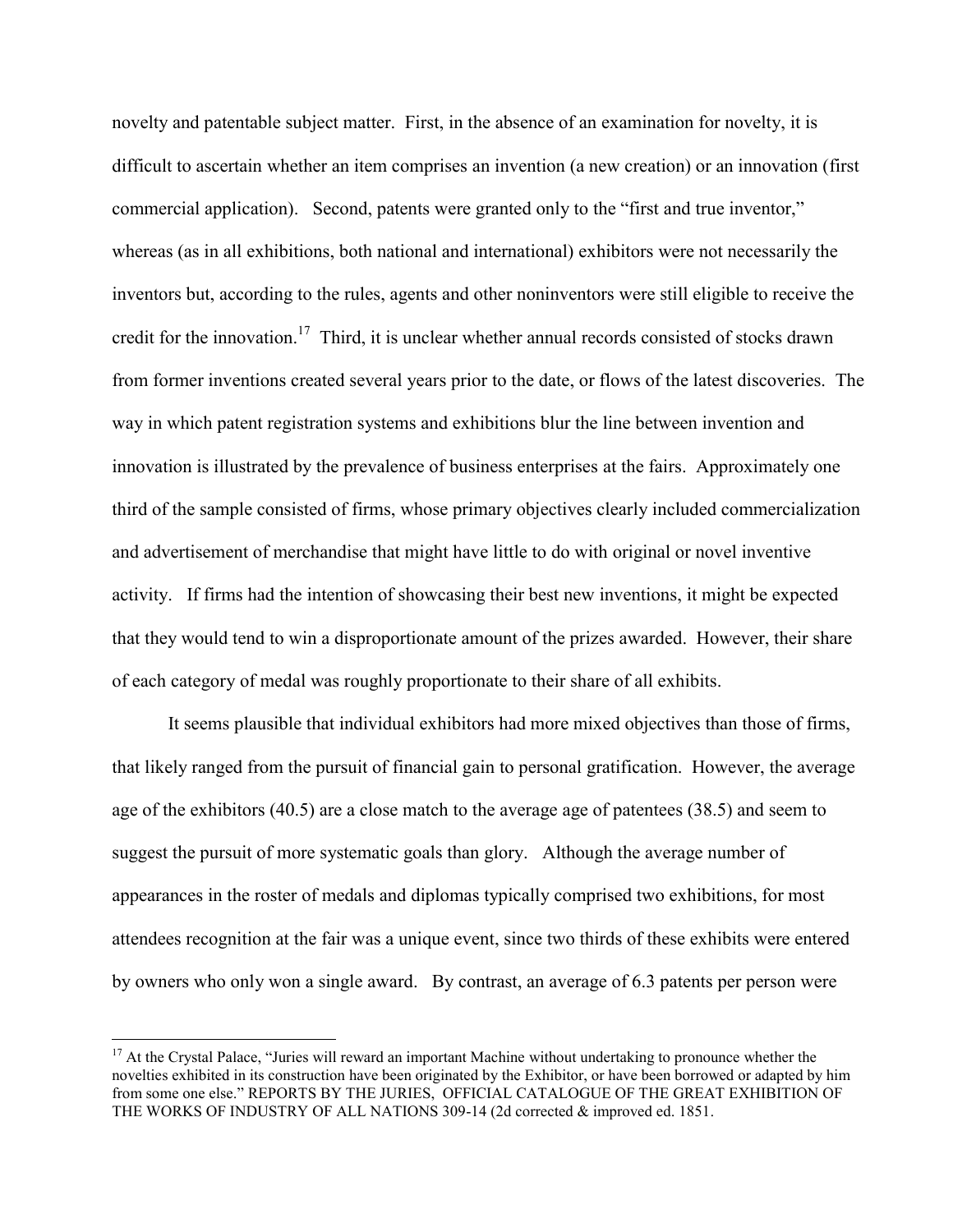granted to patentees nationwide (sampled in 1860 and 1870) over the course of their career. This suggests at least in part that the average inventor who patented his discoveries possessed a greater degree of commitment to technological innovation than those who participated in exhibitions. This is consistent with the finding that only a few of the exhibitors (such as Jordan Mott, Moses Farmer, Jonas Chickering, Timothy and Lemuel Gilbert, and sewing machine entrepreneurs Wheeler and Wilson) possessed technological "brand name recognition," in comparison to the much larger roster of relative unknowns.

These data also bear on the question of whether biases in patent institutions explain the low participation rates of women in the rosters of patented inventions.<sup>18</sup> The organizers of the exhibition actively encouraged women to submit entries, expecting that their "taste and delicacy" would conduce to more visually appealing displays. Towards the end of the century special gallery space was set aside for a "Woman's Department," with the intention of encouraging "only those lines of woman's industries of intrinsic value and practicable as a means of obtaining a livelihood. The manufacture of certain classes of fancy articles – notably crazy quilts and elaborate trifles – was not encouraged."<sup>19</sup> Still, for the most part, women tended only to exhibit unique works of craft, clothing, household and domestic enterprise. The category of "needle work, millinery goods, artificial flowers" was dominated by women participants (including precocious children such as 11 year old Miss Caroline Harris of Boston). Women accounted for approximately 10 percent of the sample, a significantly higher proportion than the approximately 1 percent of patentees that were female (Khan, 2000). The fraction that earned medals, however, was closer to the patenting rates:

<sup>&</sup>lt;sup>18</sup> For a study of women who participated in the National Industrial Expositions of France, see Khan (2014), "Invisible Women: Entrepreneurship, Innovation and Family Firms in 19<sup>th</sup> Century France."

<sup>&</sup>lt;sup>19</sup> See the Report of the Exhibition, 1887, p. 16. "Another notable feature of the Exposition were the inventions of women. It has been so often reiterated that women are not inventors, that many have fallen into the trap of believing the statement. To all such, the eye evidence which they received at the Fair, that the inventive genius of women is rapidly developing, will be a beneficial correction of their misapprehension" (*The Repository*, vol 51, 1874, p. 396).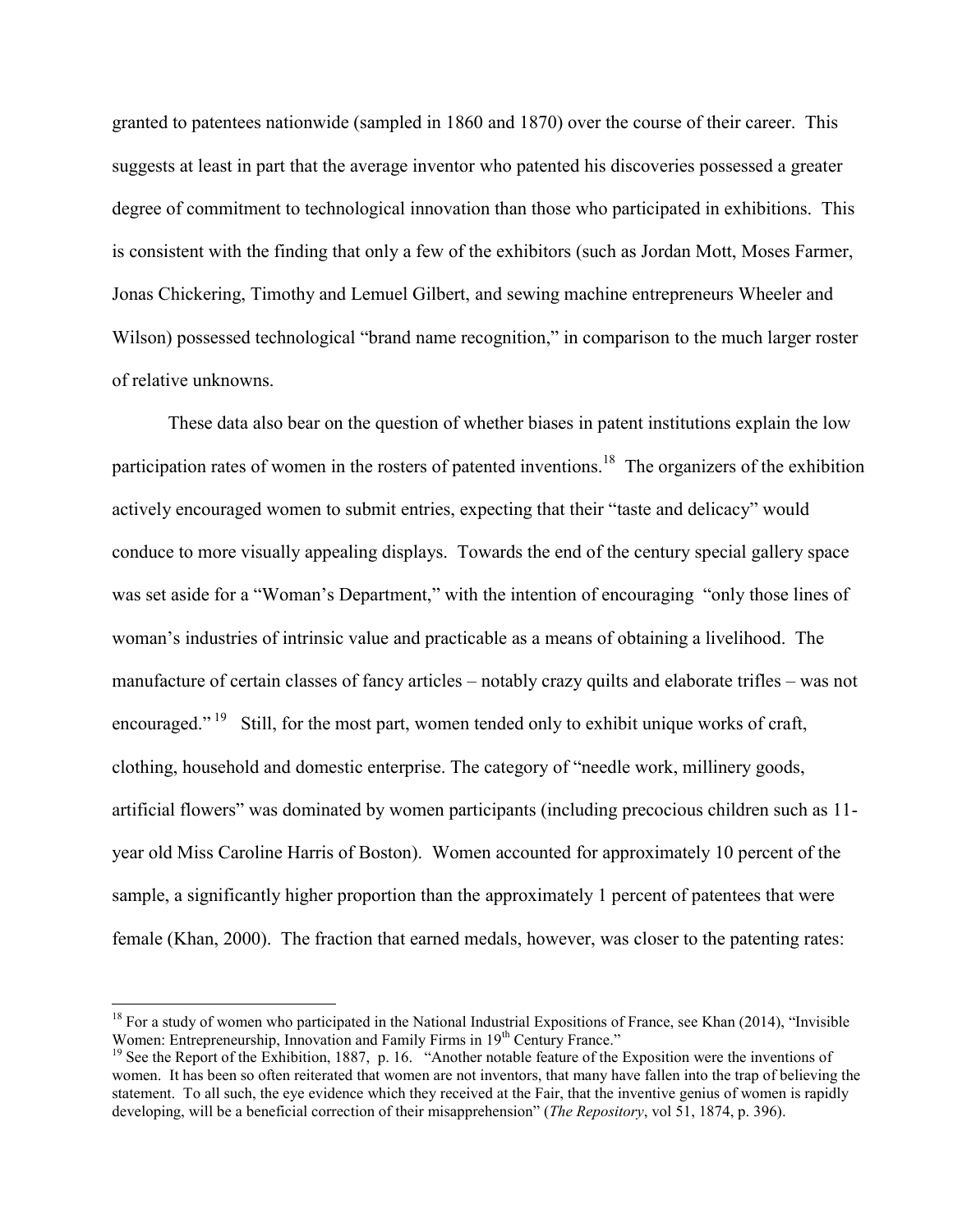only 25 (0.5 percent of the full sample) obtained a gold medal, 157 (3.1 percent) silver medals, and 86 (1.7 percent) received bronze medals. The gold medals to women exhibitors were awarded for creations with low technological or market value, such as embroidery, wax flowers, decorative chairs, bonnet trimmings, and shellwork.<sup>20</sup> None of the women participants in the sample ever obtained a patent, and few created items that were patentable. For instance, Mr and Mrs A. Brooks of South Scituate, Massachusetts presented samples of silk from cocoons that she raised (not patentable), spun into thread using a machine that he invented (patentable subject matter). Hence, the sources of the gender-bias of technological innovation seem to have been more broadly-based and likely did not owe to specific biases in the patent and prize systems.

### II. PATENTS AND PATENTABILITY AT THE EXHIBITIONS

 $\overline{a}$ 

Samuel Sidney posed the question in 1862, "Whether . . . manufacturing inventions [can be] stimulated, by invitations to compete for substantial or honorary awards?"<sup>21</sup> A central question for empirical analyses of technological change is how to gauge the extent to which inventive activity and innovation occur outside the patent system. The American patent system was internationally recognized as the most favourable towards inventors, and harmonization of patent laws converged towards the American model. After 1836, technically trained employees of the Patent Office conducted an examination of patent applications to ensure that inventions were novel. Patents were granted only to the first and true inventor, and even employers could not obtain property rights for

 $20$  The Maryland Institute for the Promotion of Mechanic Arts organized an exhibition in 1850 which rewarded creativity by gender: they presented men with gold and silver medals, whereas women received butter knives, ladles, teaspoons, pencils and thimbles.

<sup>&</sup>lt;sup>21</sup> Samuel Sidney, *On the Effect of Prizes on Manufacturers*, 10 J. Soc'Y ARTS 374, 374, (1862). Sidney was trained as a lawyer, and was also an Assistant Commissioner of the Crystal Palace Exhibition in London in 1851. His careful empirical investigations over ten years led to his concluding that prizes generally tended to be inefficient, and improvements in market demand and competition offered the most effective inducements for inventive activity. The prize system merely encouraged "a long list of machines which, for practical purposes, are no better than toys."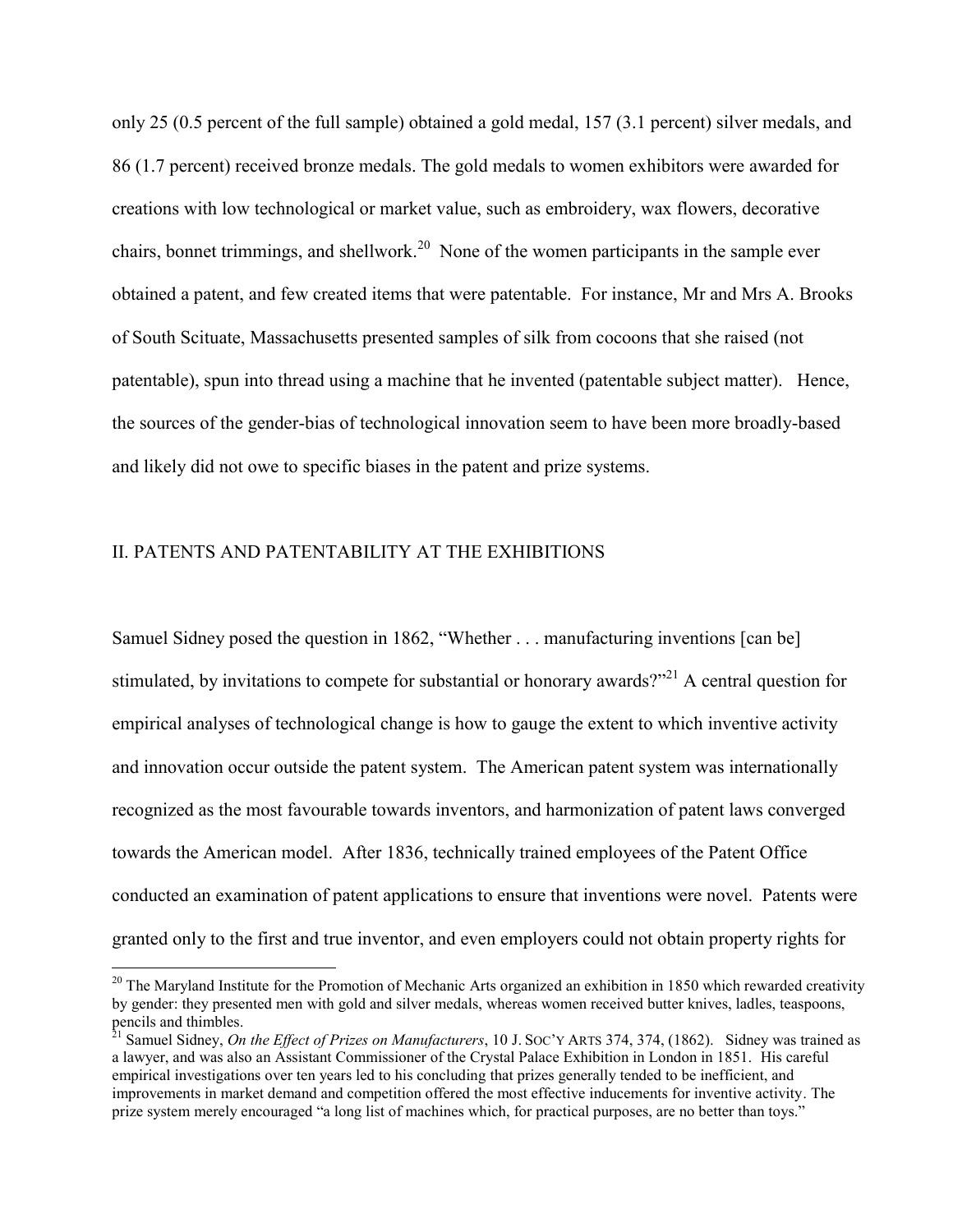the work that their workers created except through assignment. Patentees were required to fully disclose their contribution to the art, and to distinguish between their own efforts and those of prior inventors. Undue delay in applying for a patent could result in the decision that the idea had been ceded to the public domain. Patentees were not only prompt in applying for protection for ideas they had reduced to practical use, they even filed caveats notifying the Patent Office of the progress of their invention. As a result of such doctrines, it was unlikely that an intended patentee would exhibit his invention at a public exhibition prior to filing the patent; instead, patent applications certainly would have been submitted beforehand.<sup>22</sup>

 The matching of exhibits to patents is straightforward for individual inventors whose names were traceable, but the rule that firms could not obtain patent rights makes it impossible to estimate their patent portfolios except in cases where the patent was assigned at the time of issue. Thus, although 845 or 16.4 percent of the exhibits were traced in the patent records, the denominator should be adjusted to take into account the number of exhibits attributed to firms. When firms are omitted from the base, a conservative estimate is that at least 24 percent of the exhibits were patented, and this figure increased over time.<sup>23</sup> The 'exhibitor is patentee' variable in Table 1 reports the number of exhibits whose exhibitors obtained at least one patent at some point in their career, even if the specific item at the fair was not patented. Again, the representation of patentees is higher in the second period, and at least 29.5 percent of the exhibits were credited to patentees (43.4) percent if adjustments are made for firms). These data suggest that a considerable amount of

 $22$  In the matching of patents and exhibits, exact wording of exhibits and patent descriptions were deemed to be for the same invention only if the patent had been awarded in the same 12-month period as the exhibition. As a result of delays between the period of filing and grant, which ranged from a few months to a little over a year, it was possible for an object for which a patent application had already been filed to be exhibited prior to the official date recorded in the patent grant.

 $^{23}$  Firms were more likely to own larger amounts of patents than individual exhibitors, so the omission of firms from the calculations of the propensity to patent biases estimates downward.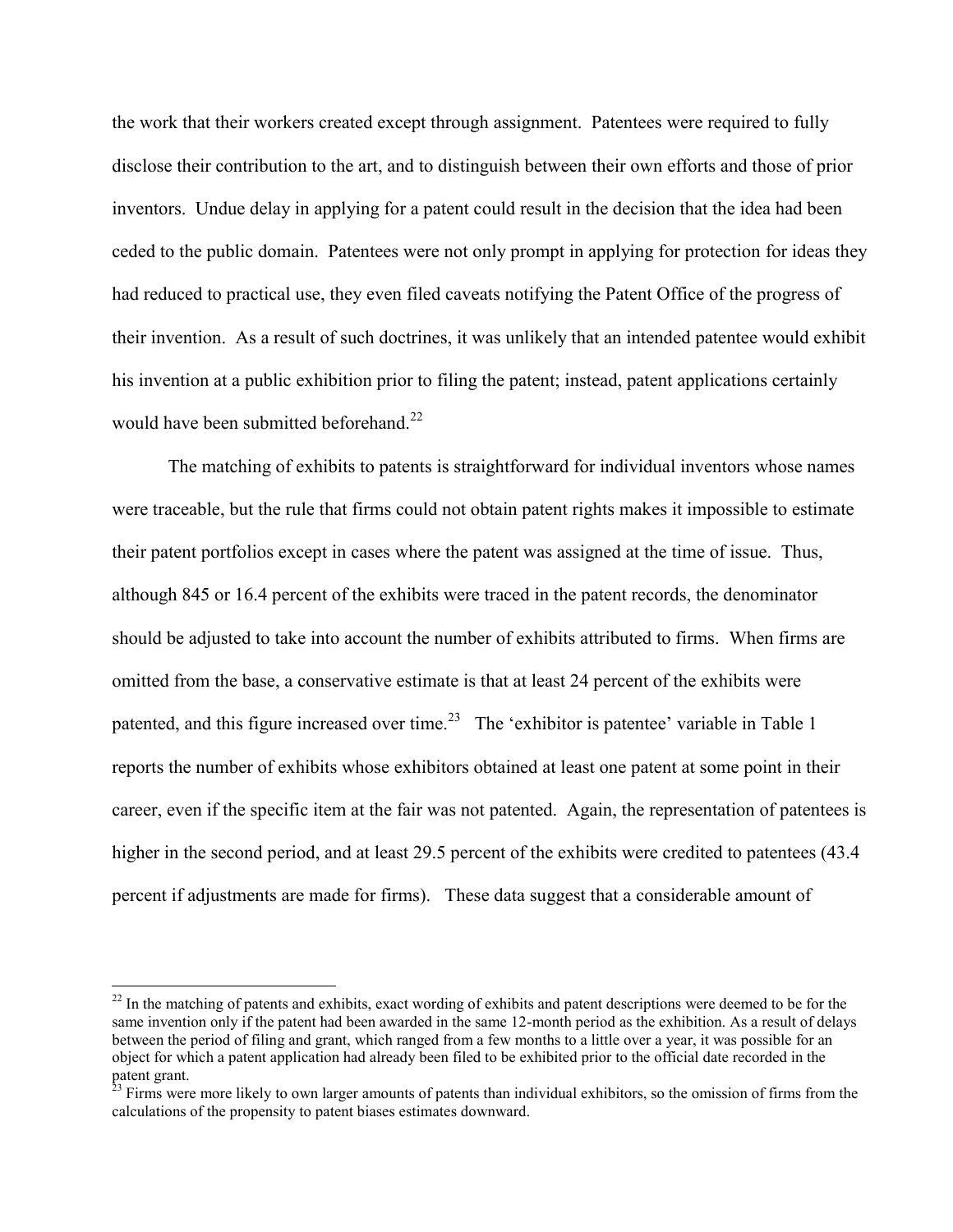creativity at invention of various sorts was indeed occurring outside the patent system, and it is interesting to speculate why such items were not patented.

Rather than indicating a rejection of the patent option, a straightforward explanation is that many exhibits were not eligible to be considered for a patent, either because the degree of novelty or improvement was minimal or because the innovation fell outside the subject matter that could be patented. Although such innovations could have been commercially valuable, and did indeed garner medals, it is useful to distinguish between exhibits that were eligible for patents and those that were not. It is impossible to determine the amount of novel inventive capital vested in unpatented exhibits; but the patentability of each item in terms of subject matter can be identified. For instance, improvements in rag rugs were not patentable, neither were items that just featured higher quality workmanship, nor mere changes in appearance or form (decorative flourishes, abnormal size, or silver plating used in place of wood). A total of 47.2 percent of the sample comprised patentable subject matter, which indicates that at least 34.7 percent (845 patents out of 2436 patentable exhibits) of eligible items were covered by patent protection. A closer assessment of the unpatentable items reveals that a large fraction comprised final or consumer goods, a finding that supports the conventional view that patents may be a better measure of inputs than of output.

 The exhibits were categorized by sector and industry according to the final use of the innovation. In the period between 1790 and 1850, 22.3 percent of national patents were in agriculture, 16.7 percent in construction, 40.1 percent in manufacturing, 12.8 percent in transportation, and 8 percent in the miscellaneous category.<sup>24</sup> The majority of the entries at the MMA fairs fall into the manufacturing category, unlike the relatively more even sectoral dispersion of patents. Thus, although the exhibition data reveal higher rates of innovation in the manufacturing sector than the patent records show, patent protection extended to a wider range of creative activities

 $2<sup>24</sup>$  Khan (2005), p. 63.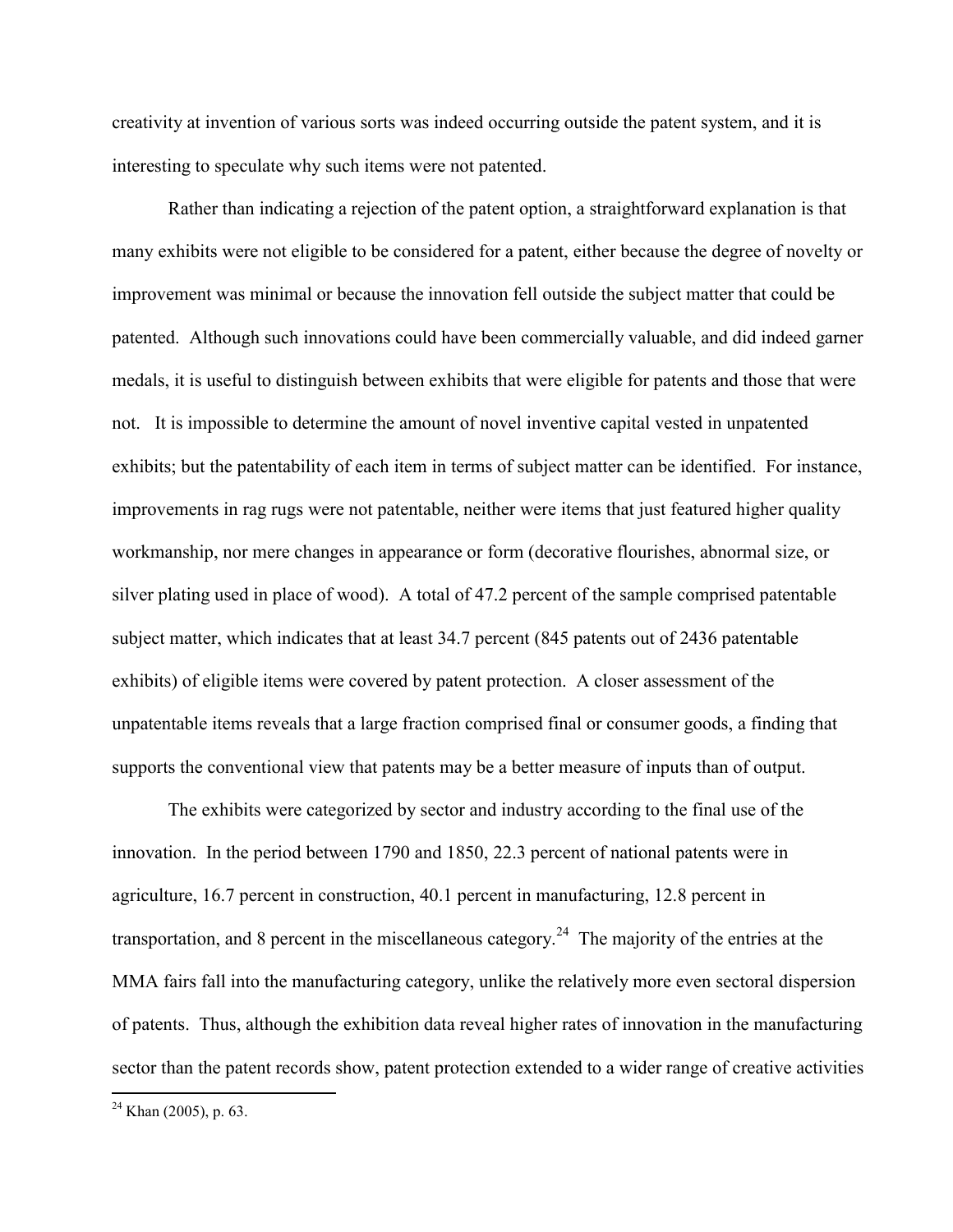than those at the MMA. However, previous studies of patenting have found that the propensity to patent and other dimensions of inventive activity vary according to narrower classifications, so the exhibits were also allocated to twelve more detailed industrial categories.

Table 2 presents the industrial distribution of the exhibits, their patentability, and those that were actually patented. The table also includes the distribution by industry of the medals and diplomas awarded. Heat and power-related innovations (ranges, furnaces, lamps, electrical goods and the like) accounted for 9.7 percent of the entire sample, but 19.1 percent of the patentable and 18.6 percent of patented entries. By way of contrast, apparel comprised 6.2 percent of all innovations, but only 1.4 percent of those that were patentable, and still less of those that were patented. Chi-square tests confirm that the patentable exhibits, as well as those that were patented, varied significantly across industrial category. However, the shares of the total number of prizes awarded comprised 5.8 percent of gold medals, 33.8 percent of silver, and 23.3 percent of all bronze medals, and there is little variation in these allocations across industries. Transportation accounted for 6 percent of all exhibits, and garnered an equivalent proportion of each category of award. In other words, the medals in each industry were proportional across all the different industrial lines, a conclusion that is supported by the finding that statistical tests of independence are not significant.<sup>25</sup> This lack of variation across such disparate technologies raises the possibility that the award of medals was largely unrelated to the quality of inventive input, and may simply have been apportioned on a quota basis to each class on display.

### III. OCCUPATIONS AND WEALTH OF EXHIBITORS

 $\overline{a}$ 

Prior research supports the notion that patent institutions in the United States promoted a process of market-oriented democratization (Khan and Sokoloff 1990, Khan 2005). In many instances, new

 $25$  This finding is common to the results for all other expositions that I have examined.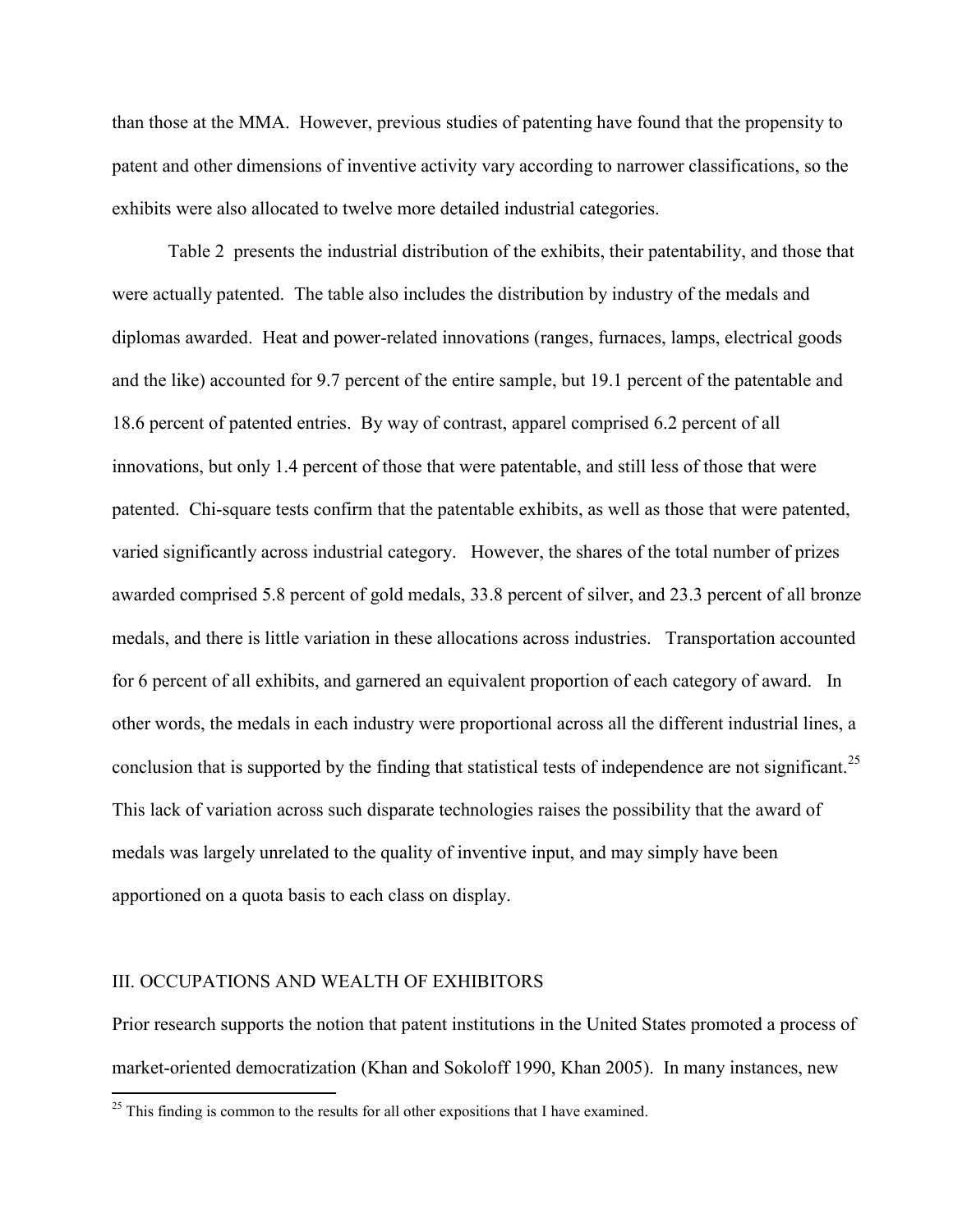discoveries are difficult to finance because of asymmetries in information and other capital market imperfections, giving an advantage to wealthier or more well-connected inventors, who might be better able to fund marketing and production of their discoveries and innovations themselves. However, talented but impecunious nineteenth-century inventors could specialize in their area of expertise, and use the market for patents to sell their property and appropriate the benefits from their endeavours through these means. A system that offers greater accolades to elites has different implications for economic prospects than one that promises rewards will accrue to the most productive, so it is worth investigating the extent to which such patterns characterized technological advances throughout the United States, irrespective of institutional context.

An assessment of the occupations of patentees was consistent with the notion of open access and a broad distribution in the population of those who made significant contributions to productivity growth. During the antebellum period, the majority of patentees comprised artisans (approximately one third) and manufacturers (21 percent), whereas the elite social class of merchants, professionals and white collar workers decreased over time. The significance of more technically-qualified machinists and engineers grew substantially over this period, but such skills were hardly necessary for even important discoveries, as the work on the great inventors reveals. The majority of early patentees were quite unspecialized, and the increase in inventive activity that Sokoloff (1988) identified was generated by an influx of individuals with little prior experience at technological innovation in the form of patents. The most significant inventions of the time, such as Thomas Blanchard's lathe or Cyrus McCormick's reaper, were typically based on commonly available information applied to a bottleneck or specific practical problem.

 Although the mandate of the Massachusetts Charitable Mechanic Association was to further the standing of innovative workers, Figure 2 shows that participants in the fairs were drawn from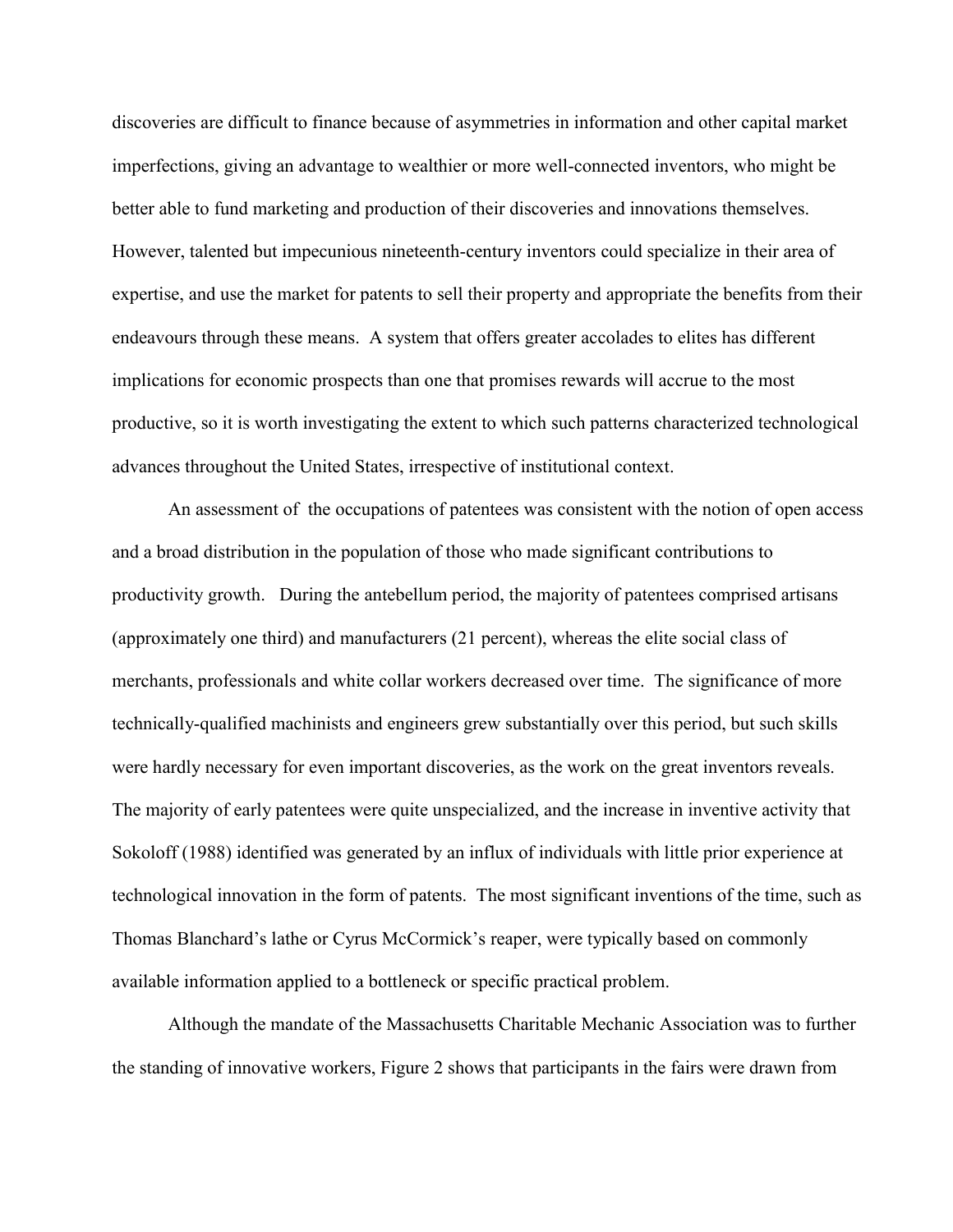more prominent occupations than the general population of patentees.<sup>26</sup> Indeed, even when the estimates for the MMA data exclude the category of firms from the analysis, exhibitors were significantly less likely to be artisans and ordinary labourers (in the 'other' category) than were patentees,. The representation of artisans at the exhibitions also declined over time: among those who participated at the fairs before 1855, 24.1 percent were artisans, compared to 18.5 percent after this period. It was, of course, possible that the innovations firms displayed were created by artisans in their employment. However, the point is that, when appropriating returns on their own account, inventors without social backing were more likely to turn to the patent system. At the same time, it is true that occupational class does not directly translate into economic or social status or influence, as witnessed by the MMA's founder, Paul Revere. For this, despite the flaws in the census surveys, we turn to the records on wealth-holding in the federal population censuses of 1850, 1860 and 1870.

The information on wealth allows us to more directly assess the economic status of exhibitors relative to patentee in general.<sup>27</sup> Lee Soltow estimated that the white male population owned an average of \$2231 and \$2141 in real estate in 1860 and 1870 respectively, and an average of \$1549 and \$966 in personal property over the same period. He found it to be "rather shocking" that 57 percent of white men in 1860 possessed no real estate wealth, and 43 percent owned no personal estate, a pattern that was maintained in  $1870.^{28}$  My own estimates indicate that, on the eve of the outbreak of war, poor patentees were on average rather like the general population. Over a half of all such inventors held no real estate, and over a third recorded no personal wealth. Poor inventors

 $26$  The diplomas of the exhibition included "a procession of artisans" who were presenting their inventions as candidates for prizes (see appendix).

 $27$  The 1850 census measures real estate wealth, whereas the 1860 and 1870 censuses included information on real estate wealth, exclusive of "liens or encumbrances," as well as personal estates comprising all personal property "consist of what it may." These entries are not entirely accurate, because of missing values, left-censoring of observations around values of \$100, and "clumping" around popular figures such as round hundreds. However, they do suffice to give a general sense of the material standing of the two groups.

<sup>28</sup> See Soltow, Lee, *Men and Wealth in the United States, 1850-1870*, New Haven: Yale University Press, 1975, p. 60. "Patterns [between 1860 and 1870]… were remarkably stable. The most striking finding was that this country harbored vast proportions of populations with no wealth" (p. 61).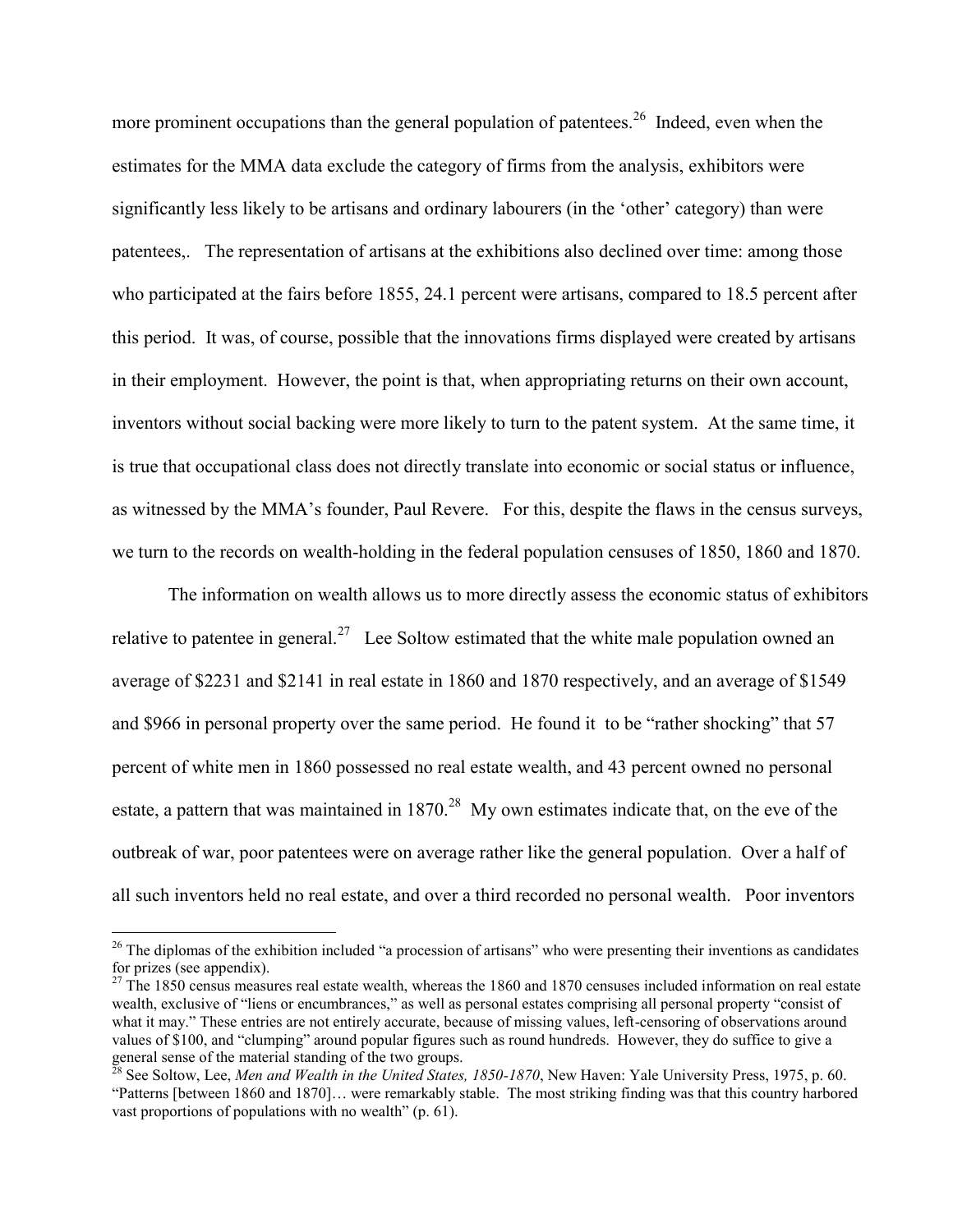were somewhat more likely to assign their inventions so it is not surprising that, unlike those with lower human capital in the general population, many of these inventors had acquired assets within the following decade. Thus, patentees in general experienced greater economic mobility than the general population between 1860 and 1870. The gains over this period in terms of both personal and real wealth were especially evident for patentees at the higher end of the wealth distribution.

The data for the three decades with census information for wealth show that the participants in the Massachusetts exhibitions were substantially wealthier than the general population. Recall that these data do not include information on corporations and companies whose owners could not be identified, which biases the estimates of property-holding downward. Forty six percent of the exhibitors owned no real estate, and 32 percent had no personal property. Nevertheless, Figure 3 illustrates how the assets of the exhibitors significantly exceeded the holdings of the sample of general patentees. In 1860 the MMA sample owned average personal property of almost twice that of patentees in general, and more than double their average real estate holdings. A number of these individuals were exceptionally wealthy. Edward H. Ashcroft, who possessed \$150,000 in real estate and \$20,000 in personal property in 1870, was the inventor of 12 technically and commercially notable steam engine patents, which are still cited in patents today.<sup>29</sup> Iron-founder Amos Chafee Barstow (1813-1894), whose 1860 portfolio included \$288, 500 in real estate and \$151, 500 in personal goods, employed four servants in his home. Barstow was a stove manufacturer and proprietor of the Barstow Stove Company on Point Street in Providence, Rhode Island, and he was appointed as mayor of the city in 1852 and Speaker of the House in 1870. A capable inventor who specialized in cooking appliances, he was the patentee of some eight inventions. The improvement

 29 For further details, see David, Barry Lee, *The Antique American Steam Gauge: A Collector's Guide*. Mendham, N.J.: Astragal Press, 2003.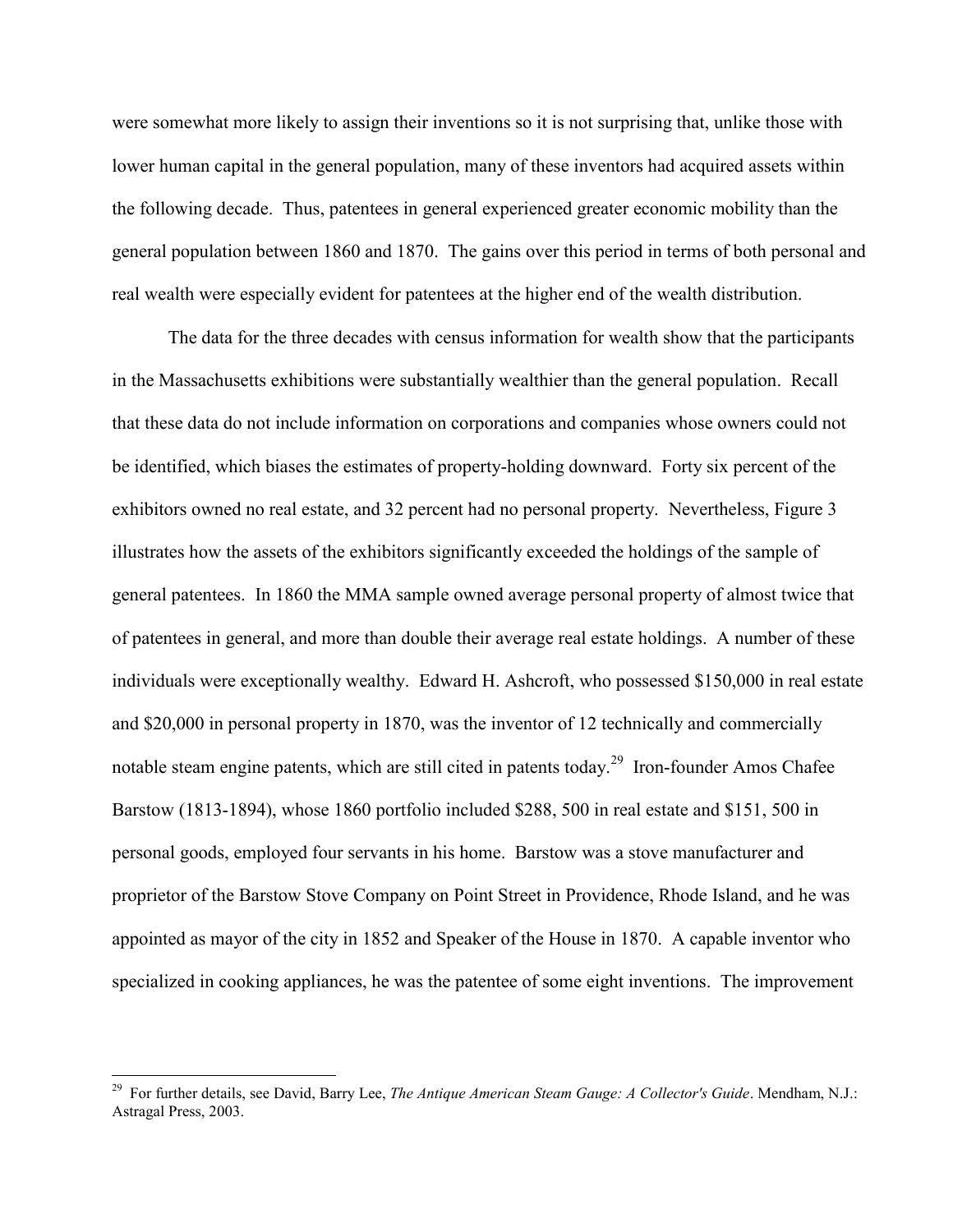in stoves that he patented in 1873 was awarded the Grand Medal of Merit at the 1873 Vienna World's fair, but at the MMA of 1874 this innovation only received a bronze medal.

### IV. REGRESSIONS: DETERMINANTS OF INVENTION AND INNOVATION

What were the factors that influenced patenting and prizes? Khan (2011) compared the experience of great inventors in Britain and the United States between 1750 and 1930, in terms of patent grants and prizes for technological achievement. The award of prizes appeared more susceptible to misallocation, but the results varied by institutional context. As in the case of its patent institutions, the award of prizes to British great inventors primarily depended on their socioeconomic background rather than on their productivity, elite affiliations, and on their proximity to the capital city. The analysis indicated that the distribution of prizes tended to be less systematic and more random than that of patents. Thus, if inventors respond to expected benefits, the results for the great inventors imply that prizes may offer fewer incentives for investments in inventive activity. Nevertheless, more research is needed to ascertain whether such results owe to British institutions in general, or whether those features are typical of administered reward systems.

Table 3 presents regressions of the determinants of exhibits that were patentable and those that were patented, both of which increased over time as a proportion of total exhibits. The specifications that control for industry and occupation explain 35 percent of the variation in patentability, and 25 percent of the variation in the patenting of exhibits. Women's entries were significantly less likely to patentable or patented. Multiple exhibitors were responsible for more patentable exhibits, but there is no difference in their propensity to patent, relative to other innovators. However, multiple patentees (those with more than two patents over the course of their career) were more likely to obtain patent protection for their exhibits at the MMA fair. As the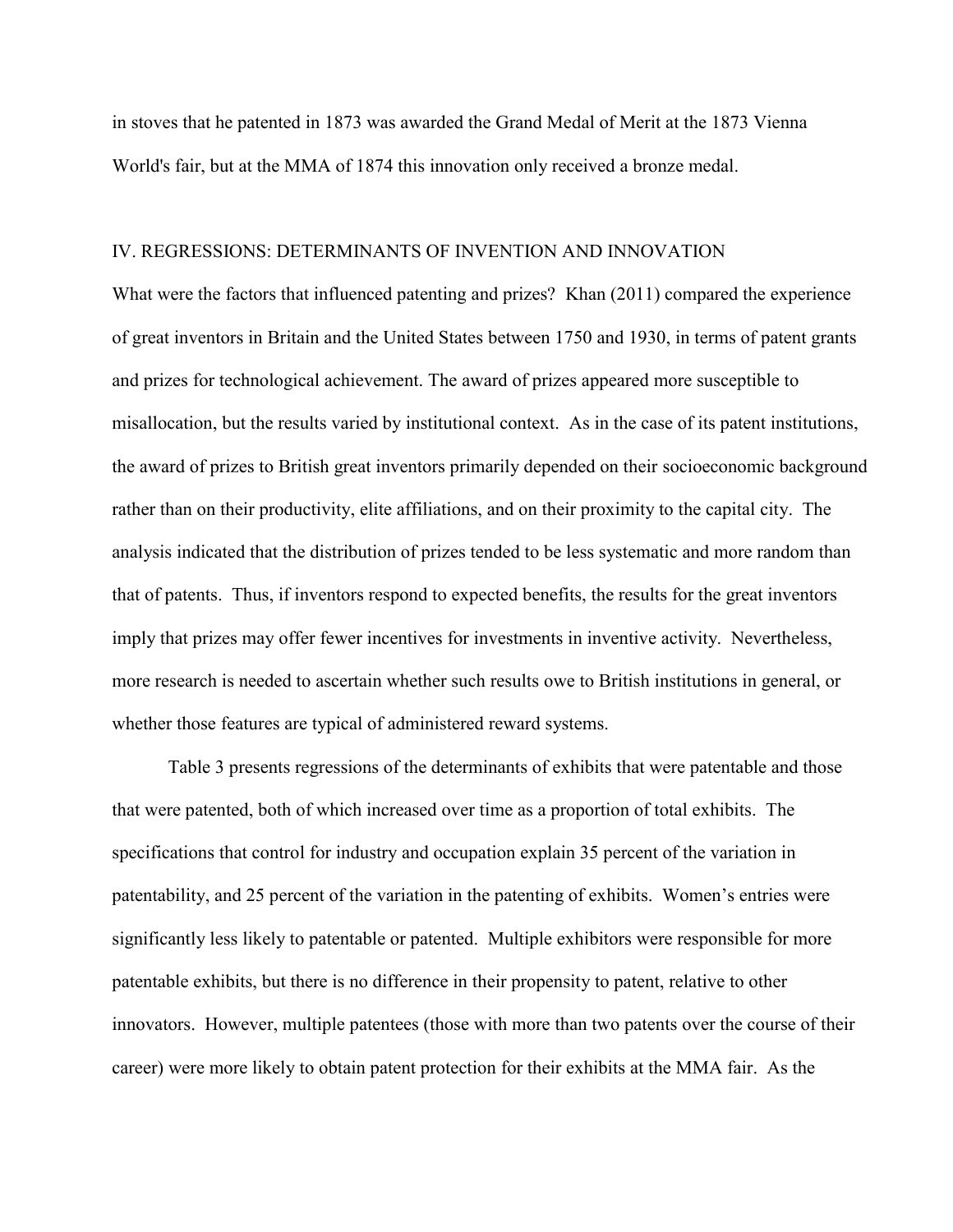simple statistics suggested, wealthier individuals did not possess any particular advantages in the realm of patenting. Machinists, who tended to be more technically qualified than other inventors, were associated with higher levels of patentability and patenting of their exhibits, but other classes of inventors were relatively similar in terms of their patenting behaviour. Significant differences existed across industries in terms of the probability that exhibits were patentable or patented, especially for the heat, power and communications inventions and for manufacturing machines. The overall conclusion from these results is that the profiles of patentee-exhibitors at the MMA were not identical to those of patentees in general but, at the same time, they differed even further from the findings for the population of exhibitors.

Table 4 examines the factors that influenced whether an exhibit received a gold or silver medal at the exhibitions of the Massachusetts Mechanic Association. Regressions of gold medals alone had zero explanatory power, and the regressions reported here indicate that most of the variation in the silver or gold awards also remains unexplained. Amidst this welter of null results, two findings stand out. The first is that women are less likely to receive the highest accolades at the exhibitions. The second is striking: regardless of the specification, exhibitors with greater personal wealth experience a greater probability of winning gold and silver medals. The size of the coefficient is rather small, but there is also a lot of noise in the wealth measure which makes it difficult to gauge the precise magnitude of the effect. Moreover, the regression is consistent with the simple statistics, and with the biographical information of the participants in the fairs. However, the mechanism through which wealthier exhibitors gained an edge over their competition is unclear. The finding could be due to greater expenditures on their presentation at the fairs, or owe to a noncausal correlation whereby more innovative and deserving entrepreneurs also tended to be richer.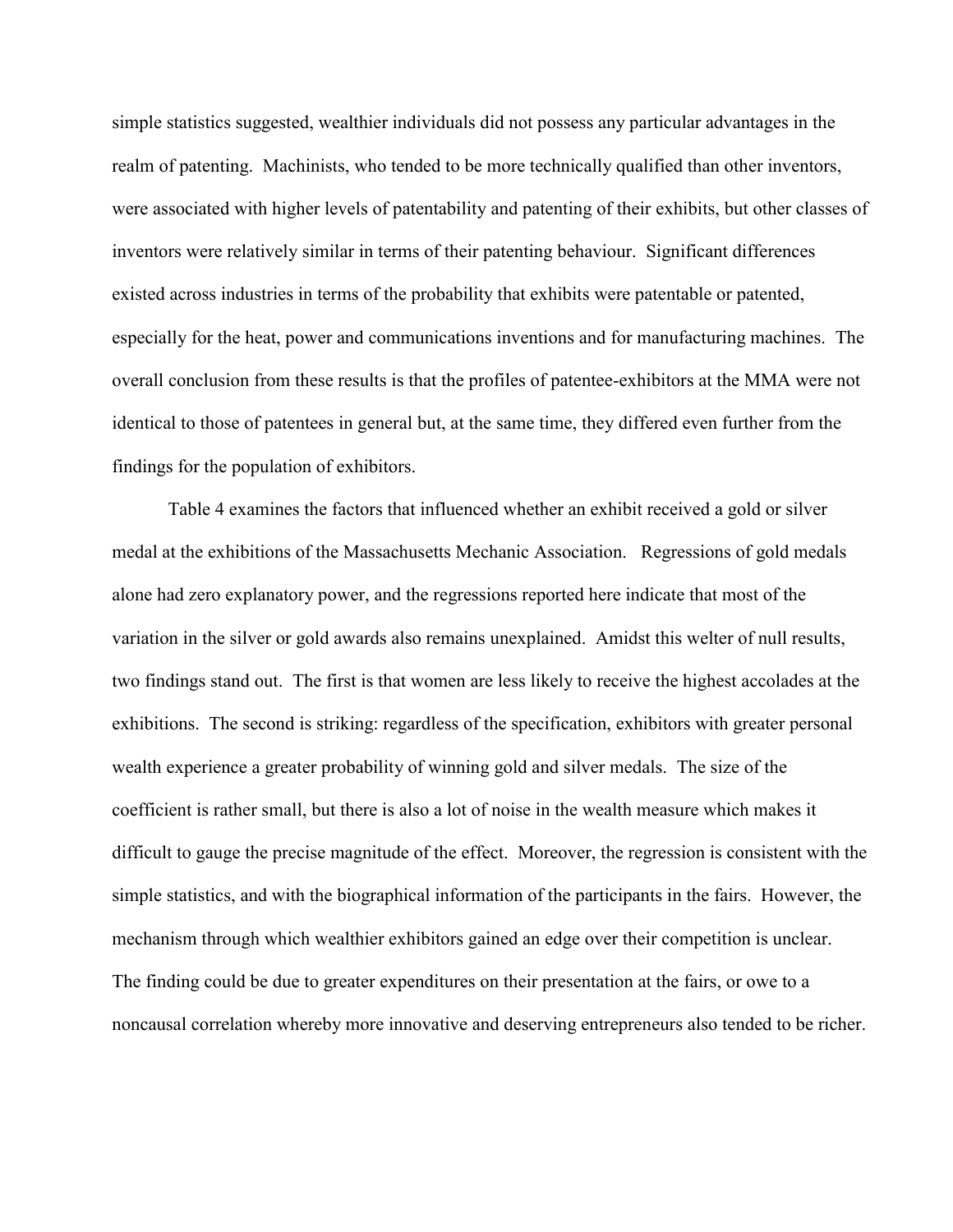Such variables as occupation and industrial classification have little influence on the award of the medals. We might expect that machinists would be responsible for more technologically advanced discoveries, but in fact they are less likely to receive medals (although the result is not significant) relative to manufacturers (the excluded occupation). Patent assignments are a close proxy for commercially successful inventions, but they are similarly unrelated to the likelihood of a medal. Urbanization is also associated with higher productivity at invention, but adding cities yields no additional explanatory power. As the summary statistics showed, medals were awarded uniformly across technology and industry classes. Controlling for industry adds virtually nothing to the explanatory power of the estimated equation. Since it is quite unlikely that the apparel and furniture industries were as technologically creative as areas such as heat, power and communications or transportation, it seems plausible that the award of medals reflected factors other than inventiveness, productivity or technological innovation.

Isaac W. Lamb, who obtained his first patent at age 19, contributed several important patented improvements which are still incorporated in modern knitting machines. At the Paris World's Fair of 1867 his invention was awarded the silver medal, and he later established knitting factories in Europe that employed his internationally patented technology. However, at the 1869 exhibition of the MMA, his knitting machine only received a bronze medal. On the other hand, John O' Neil of Xenia Ohio applied for patented protection for a churn in 1852, but the application was rejected.<sup>30</sup> Nevertheless, a diploma was given for the churn he exhibited at the MMA in 1853. The judges' report on the New York Safety Steam Power Co.'s vertical engines states "we know of no distinctive feature in this engine that calls for particular mention," but they nevertheless awarded the

 $30$  See the disclaimer in John K. Mickey's patent grant of February 1861: "I am aware that the paddles in the case have been arranged obliquely in combination with vertical paddles on theshaft and also that in the case of John O'Neil's rejection of June 24, 1852 the stationary and rotating paddles are both made tapering in two directions, and are solid, or without any perforations and I disclaim any such mode of construction."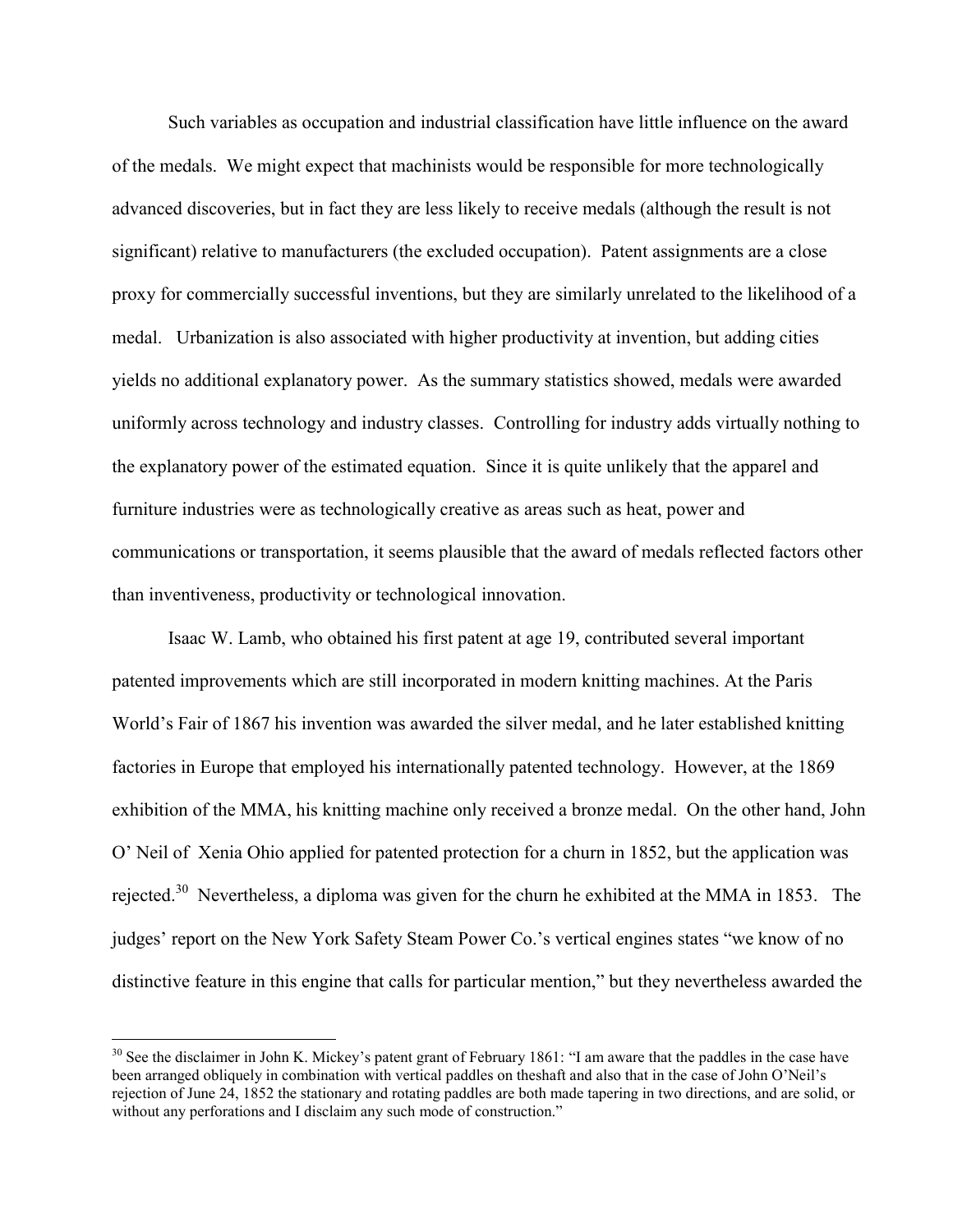engine a diploma in the 1874 exhibition.<sup>31</sup> The lack of systematic patterns in the regressions, in tandem with numerous such examples, raises questions about how, and by whom, prizes were awarded.

Judges of the exhibits included "gentlemen of character and standing, and as far as is practicable of thorough technical knowledge of their respective subjects … who will in no case be competitors for premiums."<sup>32</sup> Although they did not compete in the particular exhibition for which they were appointed as judges, many of the judges and trustees of the MMA did participate in exhibitions in other years, so there was a repeated-game element that had the potential for unconscious or explicit bias in the awards. But quite apart from such concerns, there is reason to doubt that medals were an effective measure of technological creativity, because of the heterogeneity in the criteria for their award. The managers of the 1874 exhibition pointed to "the necessity of an uniform standard of merit for rewards should prizes continue to be given… In the past, each set of Judges has fixed its own standard of awards, and as a consequence some have been rigidly exacting in the qualities of usefulness and originality, while others have been profuse and generous, touched by sympathy or good-fellowship; others, again, have asked the question whether their Department was receiving its full share of the higher awards, as though the bestowal, not the merit, was the consideration influencing them."<sup>33</sup> The regression results presented here are consistent with the notion that "the bestowal, not the merit," was indeed the consideration. The committee members also pointed out that, despite the longstanding practice of offering premiums, it was becoming more common elsewhere for exhibitions to incorporate "mechanical and inventive results without

<sup>&</sup>lt;sup>31</sup> Diplomas also went to Charles Wardwell's Wood Planing Machines and Blind Slat Planer, although "there is nothing new or novel in their construction," and to George Cavanagh's machines which were "neatly made" but "we think it would be very liable to get out of order."

<sup>&</sup>lt;sup>32</sup> Massachusetts Charitable Mechanic Association, p. 6, *The Exhibition and Fair in the City of Boson, September 18*, *1837*. Boston: Dutton and Wentworth, 1837.

 $33$  Report of the MMA Exhibition, 1874, p. vii.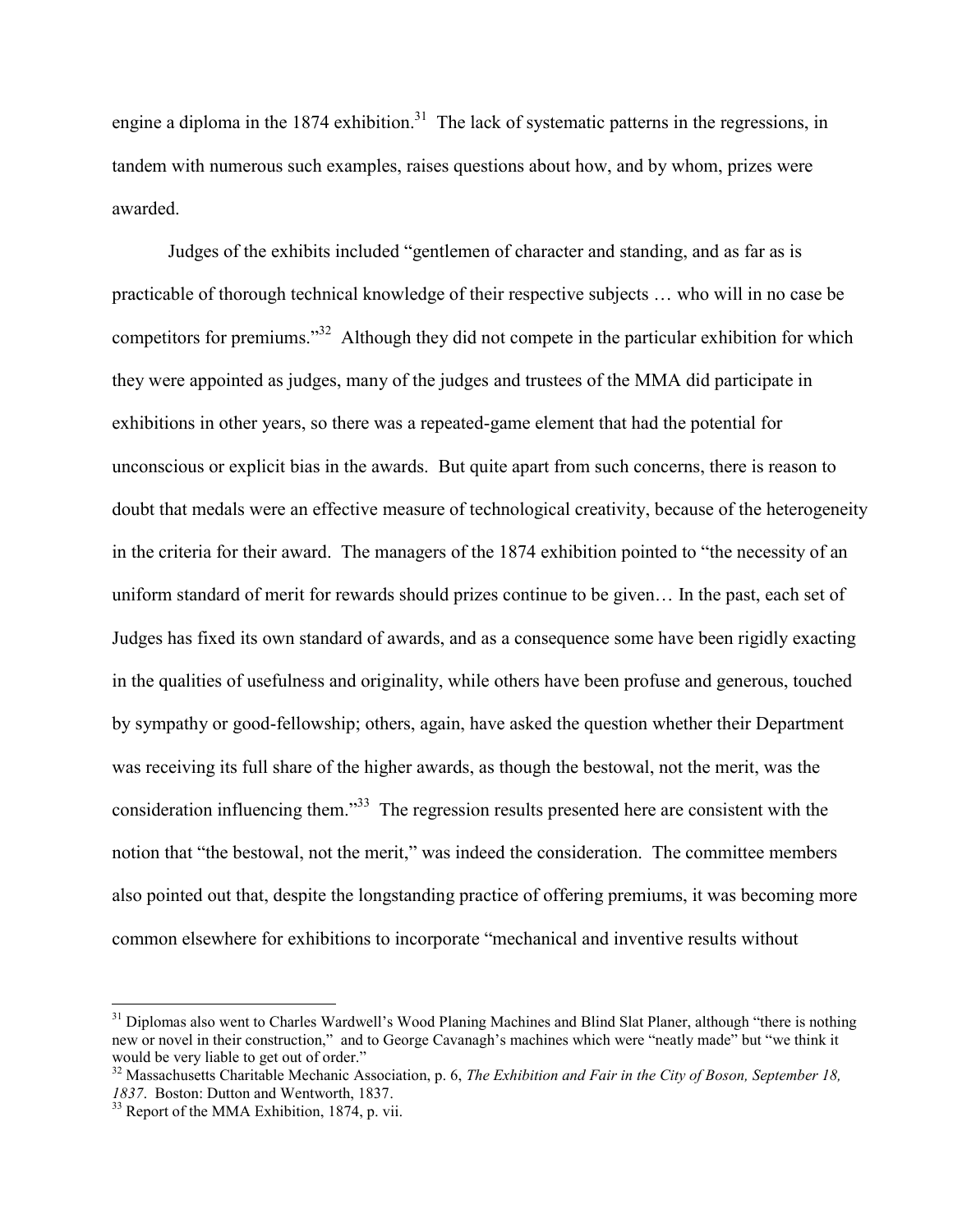awards." Such criticisms were still being offered later on, in addition to repeated calls for "a methodical, systematic, and intelligent basis," for the awards. $34$ 

### **CONCLUSIONS**

 $\overline{a}$ 

The question of the appropriate institutions to promote technological change and economic progress has always generated a great deal of controversy. In the nineteenth century, calls for the repeal of patent systems intensified, and its proponents influenced the Netherlands to abolish patents in 1869. The European leaders such as Britain and France employed prizes and alternative policies to induce and reward inventive activity, but such mechanisms were never popular in the United States at the national level. The United States was the universally-acknowledged global leader in setting rules and standards that favoured patentees, and in lobbying for other nations to increase their patent protection. U. S. patent rights were affordable, their scope of protection extended over the entire country, procedures for the application and grant of patents were so straight-forward that inventors had no need for the assistance of professional attorneys to navigate the process, and such property rights were well-enforced by the legal system. The American patent system was market-oriented, and offered all classes of inventors the opportunity to benefit from their technological creativity.

By contrast, the regular award of prizes occurred at the local level, as private associations mobilized inventors and innovators in industrial fairs in different cities. The major annual exhibitions in the Northeast were those organized by the American Institute of New York City, the Franklin Institute of Philadelphia, and the Massachusetts Charitable Mechanic Association of

<sup>34</sup> Massachusetts Charitable Mechanic Association, *Annals of the Massachusetts Charitable Mechanic Association, 1795-1892*, Boston: Rockwell and Churchill, 1892, p. 327: "If any radical change is needed in connection with our exhibitions, I think it should be in the method of bestowing the medals. Each committee is now almost the sole judges of awards. They establish their own standard of excellence for goods, and bestow medals accordingly. Some are conservative in their estimate of merit, while others are found to be generous. The result is a great disparity in the significance of the award."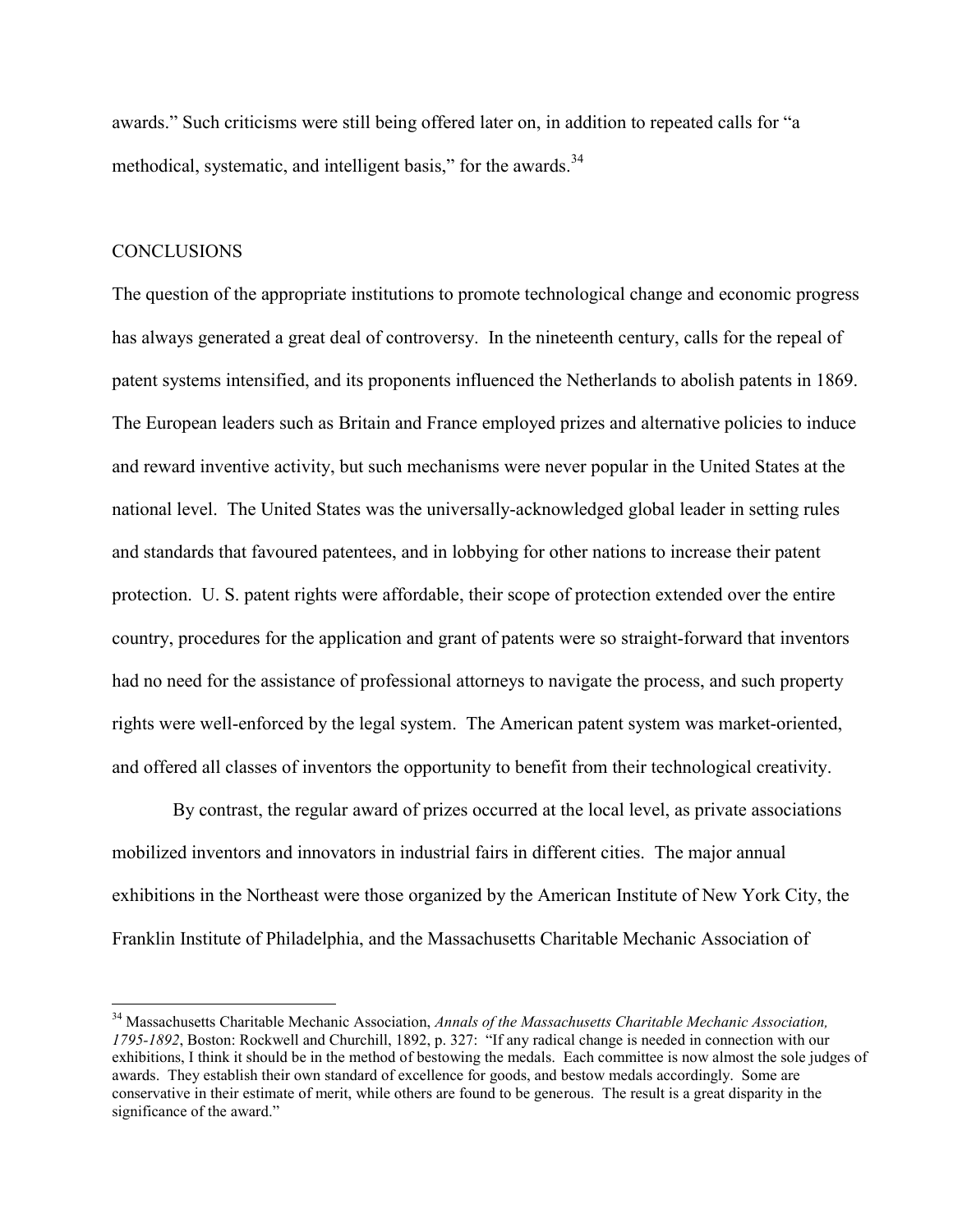Boston. The organizers and participants at these conventions would have been appalled at the claim that the patent system should be abolished, and they proudly advertised patented items. However, the MMA exhibits illustrate that some degree of invention was indeed occurring outside the patent system, and these industrial fairs were certainly significant for the commercialization of new technologies, both patented and unpatented.

The executives at all industrial fairs argued that their endeavours provided incentives for ingenious individuals to turn their attention to invention. Whether the prizes that such institutions awarded were indeed effective in encouraging future creativity and inventive activity is difficult, if not impossible, to determine. Many of the items were entered into competition at multiple exhibitions, both here and abroad, so the effect of any one event is debatable. More important, procedures through which the prizes were determined seem to have been idiosyncratic and difficult to predict. The random nature of judging is a theme that recurs in numerous contexts both within and beyond the MMA expositions.<sup>35</sup> Competitors who were financially better off may have had an advantage in gaining the attention of the judges, regardless of the technological merits of their contributions. Decentralized judging encouraged a lack of uniformity in standards, and also led to the award of premiums that did not necessarily reflect the same degree of inventive capital across technology classes. By contrast, the centralization and consistency of patent grants in the United States were derived from their administration at the federal level, and from an examination system that was based on predetermined standards that were applied by technically trained professional examiners. If potential inventors responded rationally to net expected benefits, then prize systems

<sup>35</sup> For a contemporary assessment, see "Awards at Exhibitions" in the *Electrical Review* of August 22, 1885, p. 172: "The cynic will say that medals, like kissing, go pretty much by favour…. Gold medals are limited in number; and while two hundred firms may deserve them, two hundred cannot receive them. .. while a gold medal indicates the reputation of a firm, the lack of a gold medal does not necessarily indicate an inferior reputation… The majority of gold medals call for no comment, but when we come to the silver medals the process of selection seems more invidious. It is very difficult to see why certain names should be selected as being more worthy than some of those in the "bronze" class."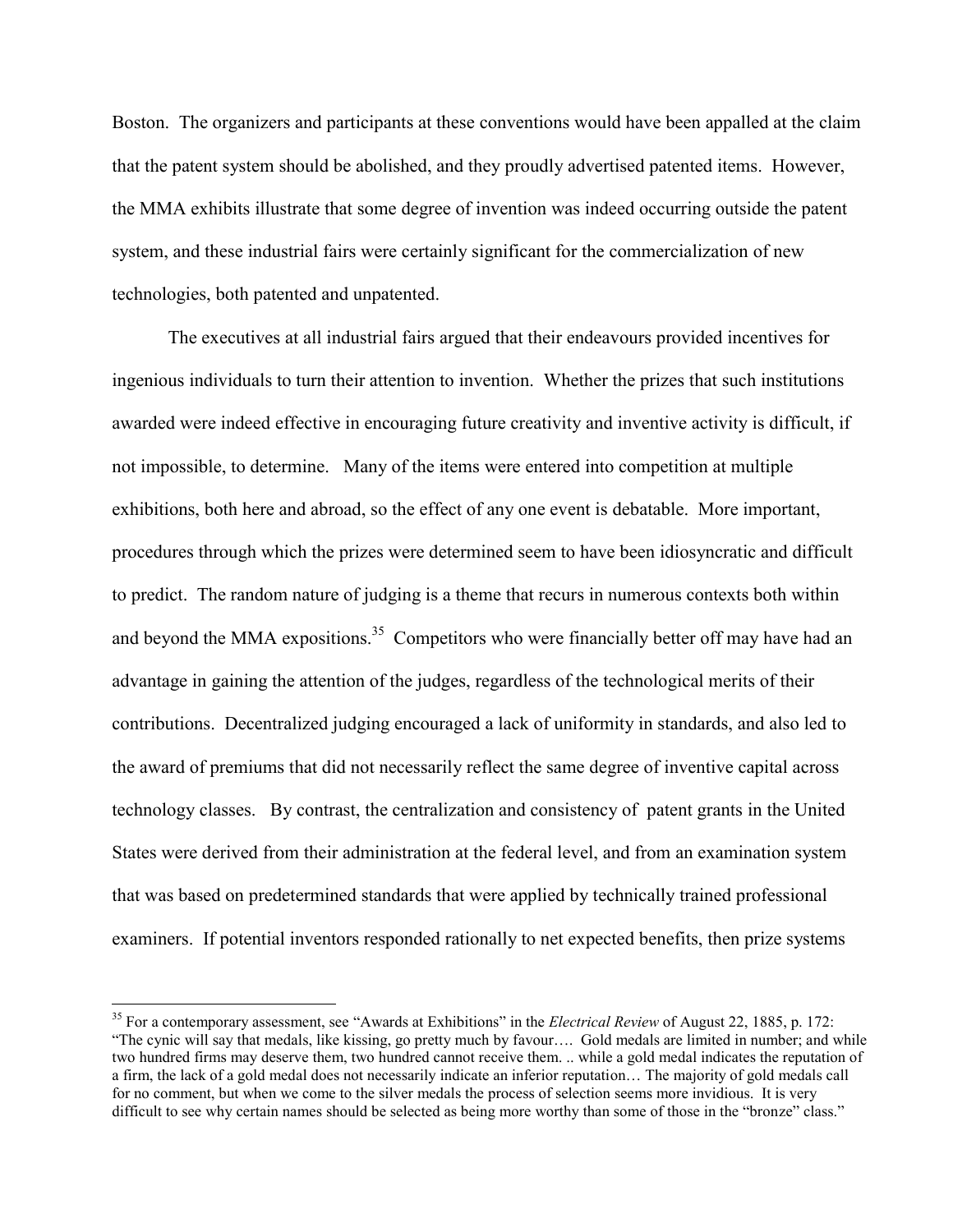such as the MMA's were arguably less successful in achieving the Constitution's mandate to "promote the progress of science and useful arts."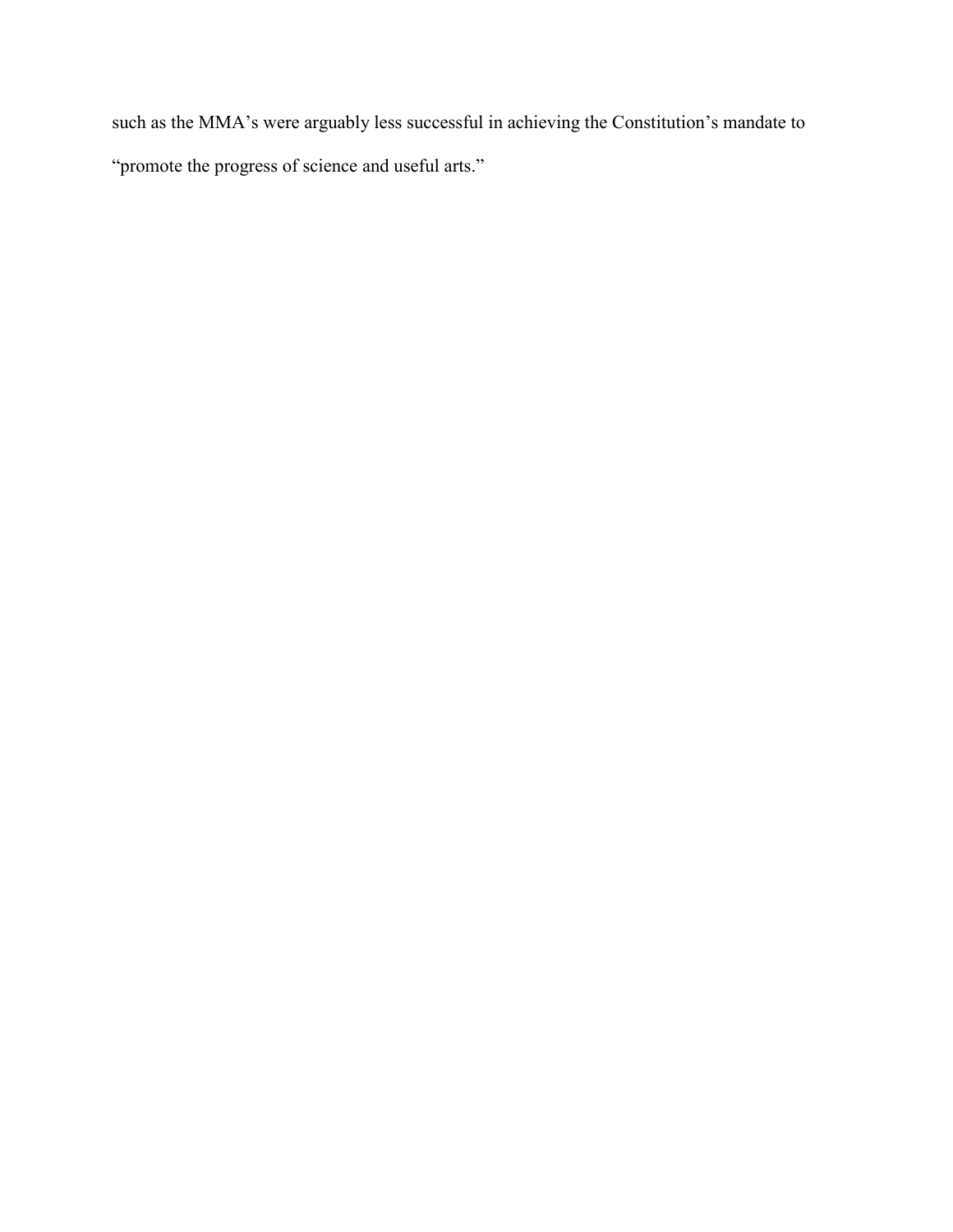



Massachusetts Charitable Mechanic Association, *Annals of the Massachusetts Charitable Mechanics Association, 1795-1892*, Boston: Rockwell and Churchill, 1892.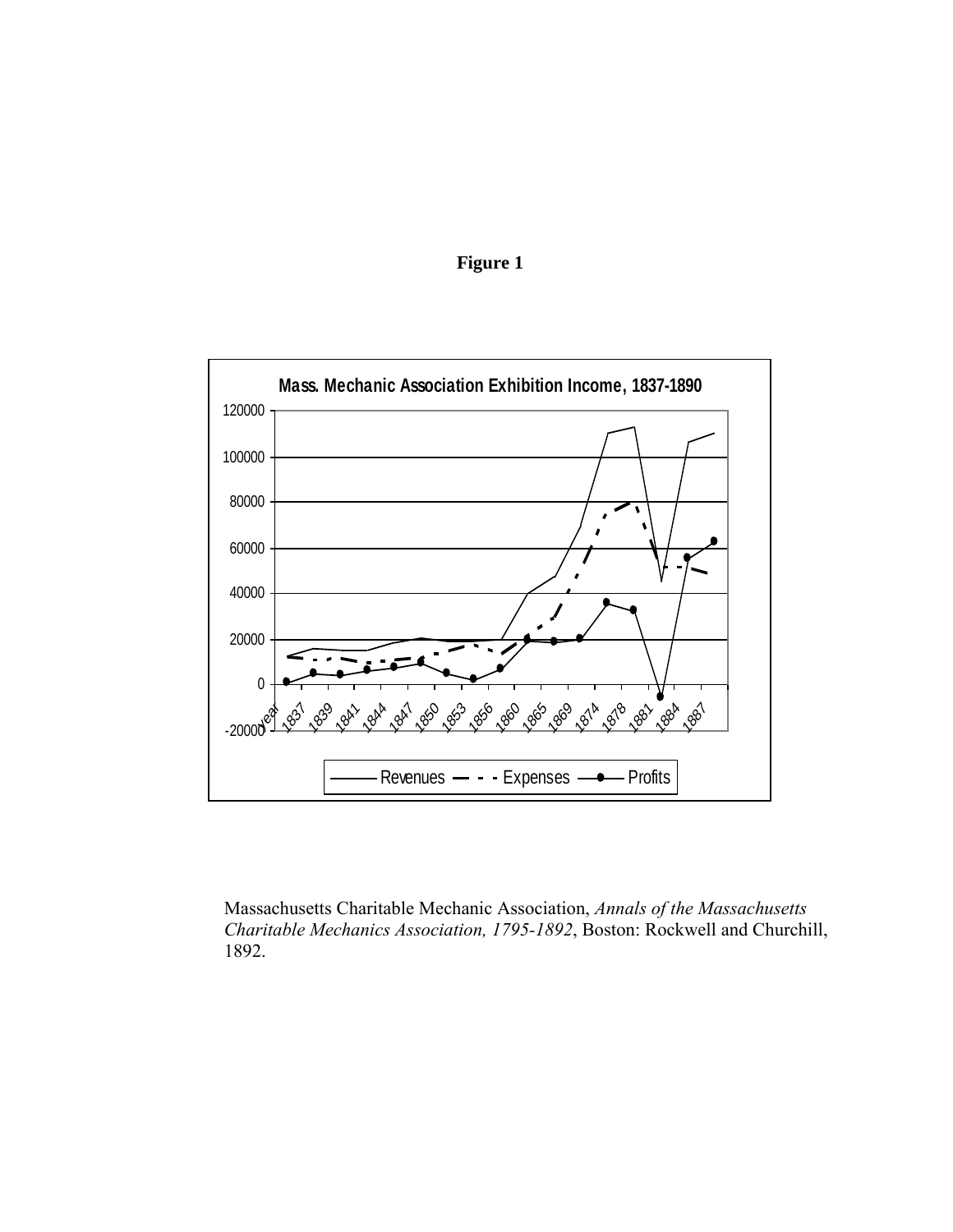

Figure 2: Occupational Distributions of Patentees and MMA Participants, 1835-1875

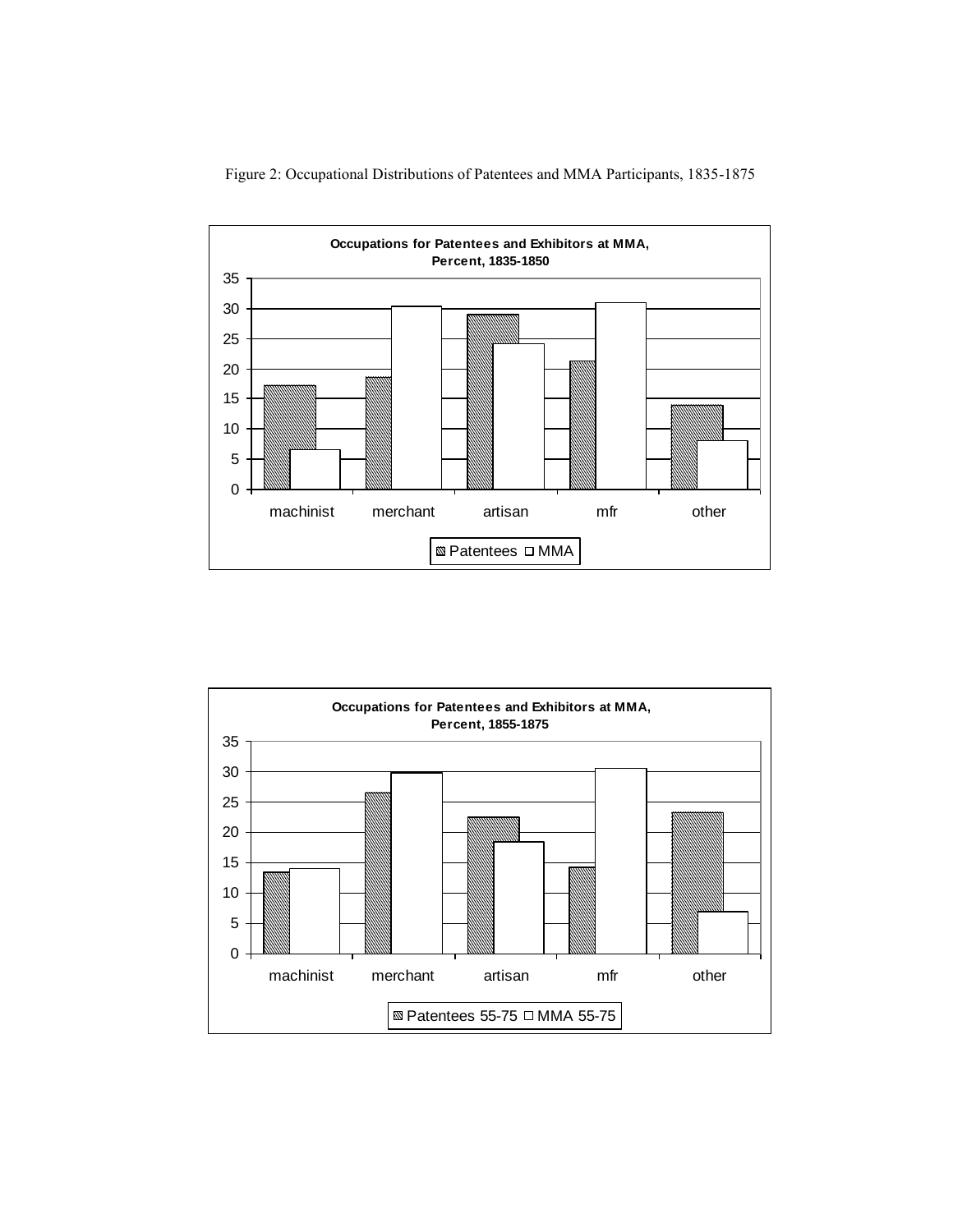



Notes and Sources:

 The MMA sample was matched with the manuscript census that was closest to the date of the exhibition. This resulted in 404 matches for 1860 and 329 matches for 1870, over which these averages for real estate and personal wealth were estimated. Missing values are treated as zero. Wealth is expressed in terms of real \$1860 dollars. The sample of ordinary patentees in 1860 and 1870 is described in Khan, "Creative Destruction.: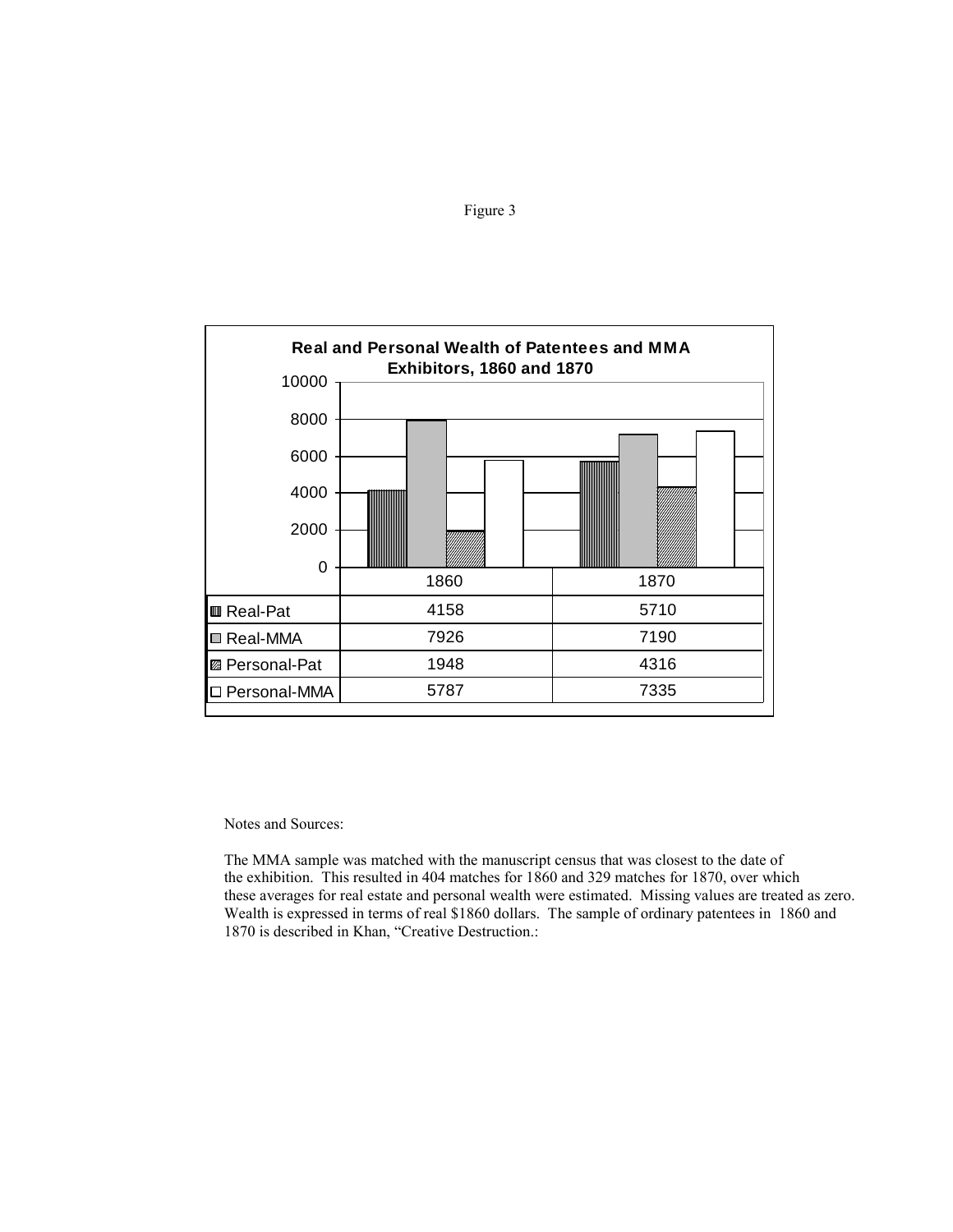|                                                                              | <b>BEFORE 1855</b> |               | <b>AFTER 1855</b> |               | <b>TOTAL</b> |               |
|------------------------------------------------------------------------------|--------------------|---------------|-------------------|---------------|--------------|---------------|
|                                                                              | ${\bf N}$          | $\frac{0}{0}$ | $\mathbf N$       | $\frac{0}{0}$ | N            | $\frac{0}{0}$ |
| <b>AWARDS</b>                                                                |                    |               |                   |               |              |               |
| Gold Medal                                                                   | 146                | 6.4           | 152               | 5.3           | 298          | 5.8           |
| Silver Medal                                                                 | 940                | 41.4          | 799               | 27.7          | 1739         | 33.8          |
| <b>Bronze Medal</b>                                                          | 213                | 9.4           | 986               | 34.2          | 1200         | 23.3          |
| Diplomas                                                                     | 973                | 42.8          | 943               | 32.7          | 1916         | 33.2          |
| <b>Total Awards</b>                                                          | 2273               | 100           | 2880              | 100           | 5153         | 100           |
| <b>LOCATION</b>                                                              |                    |               |                   |               |              |               |
| Massachusetts                                                                | 1950               | 85.8          | 2592              | 89.8          | 4542         | 88.0          |
| Other New England                                                            | 157                | 6.9           | 154               | 5.3           | 311          | 6.0           |
| Mid-Atlantic                                                                 | 150                | 6.6           | 124               | 4.3           | 274          | 5.3           |
| Other                                                                        | 16                 | 0.7           | 16                | 0.6           | 32           | 0.5           |
| <b>EXHIBITORS</b>                                                            |                    |               |                   |               |              |               |
| Women                                                                        | 281                | 12.4          | 214               | 7.4           | 495          | 9.6           |
| Companies                                                                    | 572                | 25.1          | 1082              | 37.5          | 1654         | 32.1          |
| Age, mean and (s.d.)                                                         | 37.1               | (10.3)        | 42.7              | (11.3)        | 40.5         | (11.3)        |
| Participation in fairs, mean and (s.d.)                                      | 2.0                | (2.1)         | 1.9               | (2.2)         | 2.0          | (2.1)         |
| OCCUPATION of individual (nonfirm) exhibitors (1635 matches with ms. Census) |                    |               |                   |               |              |               |
| Artisan                                                                      | 156                | 24.1          | 183               | 18.5          | 339          | 20.7          |
| Machinist/engineer/Inventor                                                  | 42                 | 6.5           | 139               | 14.1          | 181          | 11.1          |
| Manufacturer                                                                 | 200                | 30.9          | 301               | 30.5          | 501          | 30.6          |
| Merchant/professional/wh.collar                                              | 197                | 30.4          | 295               | 29.9          | 492          | 30.1          |
| Other                                                                        | 53                 | 8.2           | 69                | 7.0           | 122          | 7.5           |
| <b>PATENTING</b>                                                             |                    |               |                   |               |              |               |
| Patentable subject matter                                                    | 801                | 35.3          | 1635              | 56.7          | 2436         | 47.2          |
| Exhibitor is patentee                                                        | 456                | 20.0          | 1065              | 36.9          | 1521         | 29.5          |
| Patent obtained for exhibit                                                  | 212                | 9.3           | 633               | 21.9          | 845          | 16.4          |
| Career patents, mean and (s.d.)                                              | 1.4                | (16.2)        | 3.1               | (13.0)        | 2.4          | (14.5)        |
| <b>SECTORS</b>                                                               |                    |               |                   |               |              |               |
| Agriculture                                                                  | 62                 | 2.7           | 117               | 4.1           | 179          | 3.5           |
| Construction                                                                 | 115                | 5.1           | 214               | 7.4           | 329          | 6.4           |
| Manufacturing                                                                | 1681               | 74.0          | 1948              | 67.5          | 3629         | 70.4          |
| Transportation                                                               | 187                | 8.2           | 404               | 14.0          | 591          | 11.5          |
| Other                                                                        | 227                | 10.0          | 203               | 7.0           | 430          | 8.3           |
|                                                                              |                    |               |                   |               |              |               |

TABLE 1: Summary Statistics for Sample of Exhibits at Massachusetts Mechanics Association Fair, 1837-1874

Notes and Sources: Reports of Exhibitions of MMA, 1837-1874; U.S. Patent Records 1790-2009; Manuscript censuses (federal), 1850-1880. Patentable subject matter: exhibits that fall into classes that could be patented, as gauged from a subject search of the patent records; it does not imply that the invention would have qualified for the grant of a patent, which would require additional scrutiny for novelty. Exhibitor is a patentee refers to those who had ever attained a patent. Career patents: total patents that the patentee obtained over his lifetime.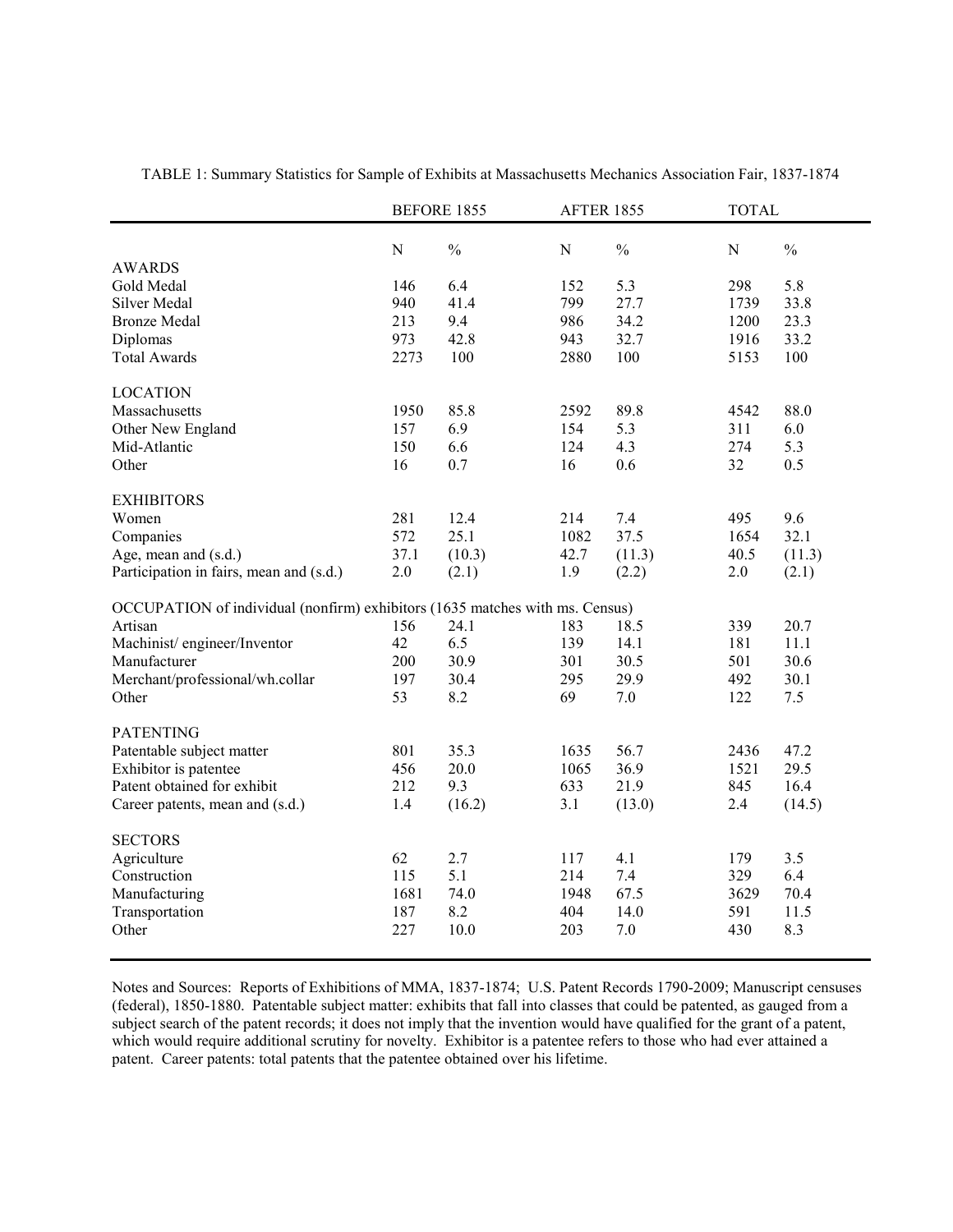| <b>INDUSTRY</b>                             | Total       | Patentable          | Patents             | Gold<br>Medal                  | Silver<br>Medal     | Bronze<br>Medal       |
|---------------------------------------------|-------------|---------------------|---------------------|--------------------------------|---------------------|-----------------------|
| Agriculture (n)<br>Col $\%$<br>Row %        | 358<br>6.9  | 200<br>8.2<br>55.6  | 73<br>8.6<br>20.4   | $20\,$<br>6.7<br>5.6           | 129<br>7.4<br>36.1  | 81<br>6.8<br>22.7     |
| Apparel (n)<br>Col %<br>Row %               | 319<br>6.2  | 33<br>1.4<br>10.3   | 6<br>0.7<br>1.9     | 18<br>6.0<br>5.7               | 95<br>5.5<br>29.9   | 66<br>7.3<br>20.8     |
| Arts $(n)$<br>Col $%$<br>Row %              | 609<br>11.8 | 167<br>6.9<br>27.4  | 40<br>4.7<br>6.7    | 39<br>13.1<br>6.4              | 95<br>12.4<br>35.5  | 66<br>11.3<br>22.2    |
| Construction (n)<br>Col $\%$<br>Row $\%$    | 329<br>6.4  | 185<br>7.6<br>56.2  | 79<br>9.4<br>23.9   | 19<br>6.4<br>5.8               | 113<br>6.5<br>34.2  | 79<br>6.6<br>23.9     |
| Furniture (n)<br>Col $\%$<br>Row $\%$       | 305<br>5.9  | 75<br>3.1<br>24.6   | 38<br>4.5<br>12.5   | 11<br>3.7<br>3.6               | 95<br>5.5<br>31.2   | 73<br>6.1<br>23.9     |
| Heat $&$ Power (n)<br>Col %<br>Row %        | 499<br>9.7  | 464<br>19.1<br>93.0 | 157<br>18.6<br>31.5 | 33<br>11.1<br>6.6              | 150<br>8.6<br>30.1  | 143<br>11.9<br>28.7   |
| Manf. Machines (n)<br>Col %<br>Row %        | 493<br>9.6  | 441<br>18.1<br>89.5 | 125<br>14.8<br>25.4 | 36<br>12.1<br>7.3              | 161<br>9.3<br>32.8  | 133<br>11.1<br>27.1   |
| Manf. Goods (n)<br>Col %<br>Row %           | 898<br>17.4 | 350<br>14.4<br>39.0 | 144<br>17.0<br>16.0 | 52<br>17.5<br>5.8              | 307<br>17.7<br>34.2 | 179<br>14.9<br>19.9   |
| Printing & Publish. (n)<br>Col $%$<br>Row % | 295<br>5.7  | 71<br>2.9<br>24.1   | 22<br>2.6<br>7.5    | 12<br>4.0<br>4.1               | 100<br>5.8<br>33.9  | 69<br>5.8<br>23.4     |
| Scientific (n)<br>Col $%$<br>Row %          | 132<br>2.6  | 51<br>2.1<br>38.6   | 17<br>2.0<br>12.9   | $\boldsymbol{9}$<br>3.0<br>6.9 | 41<br>2.4<br>31.3   | 26<br>$2.2\,$<br>19.9 |
| Textiles (n)<br>Col $%$<br>Row %            | 620<br>12.0 | 185<br>7.6<br>29.8  | 71<br>8.4<br>11.5   | 31<br>10.4<br>5.0              | 226<br>13.0<br>36.5 | 140<br>11.7<br>22.6   |
| Transportation (n)<br>Col $%$<br>Row %      | 300<br>5.8  | 214<br>8.8<br>71.3  | 73<br>8.6<br>24.3   | 18<br>6.0<br>6.0               | 106<br>6.1<br>35.3  | 76<br>6.3<br>25.3     |

TABLE 2: Industry distribution of Exhibits at Massachusetts Mechanics Association Fair, 1837-1874

 $\mathcal{L}_\mathcal{L} = \{ \mathcal{L}_\mathcal{L} = \{ \mathcal{L}_\mathcal{L} = \{ \mathcal{L}_\mathcal{L} = \{ \mathcal{L}_\mathcal{L} = \{ \mathcal{L}_\mathcal{L} = \{ \mathcal{L}_\mathcal{L} = \{ \mathcal{L}_\mathcal{L} = \{ \mathcal{L}_\mathcal{L} = \{ \mathcal{L}_\mathcal{L} = \{ \mathcal{L}_\mathcal{L} = \{ \mathcal{L}_\mathcal{L} = \{ \mathcal{L}_\mathcal{L} = \{ \mathcal{L}_\mathcal{L} = \{ \mathcal{L}_\mathcal{$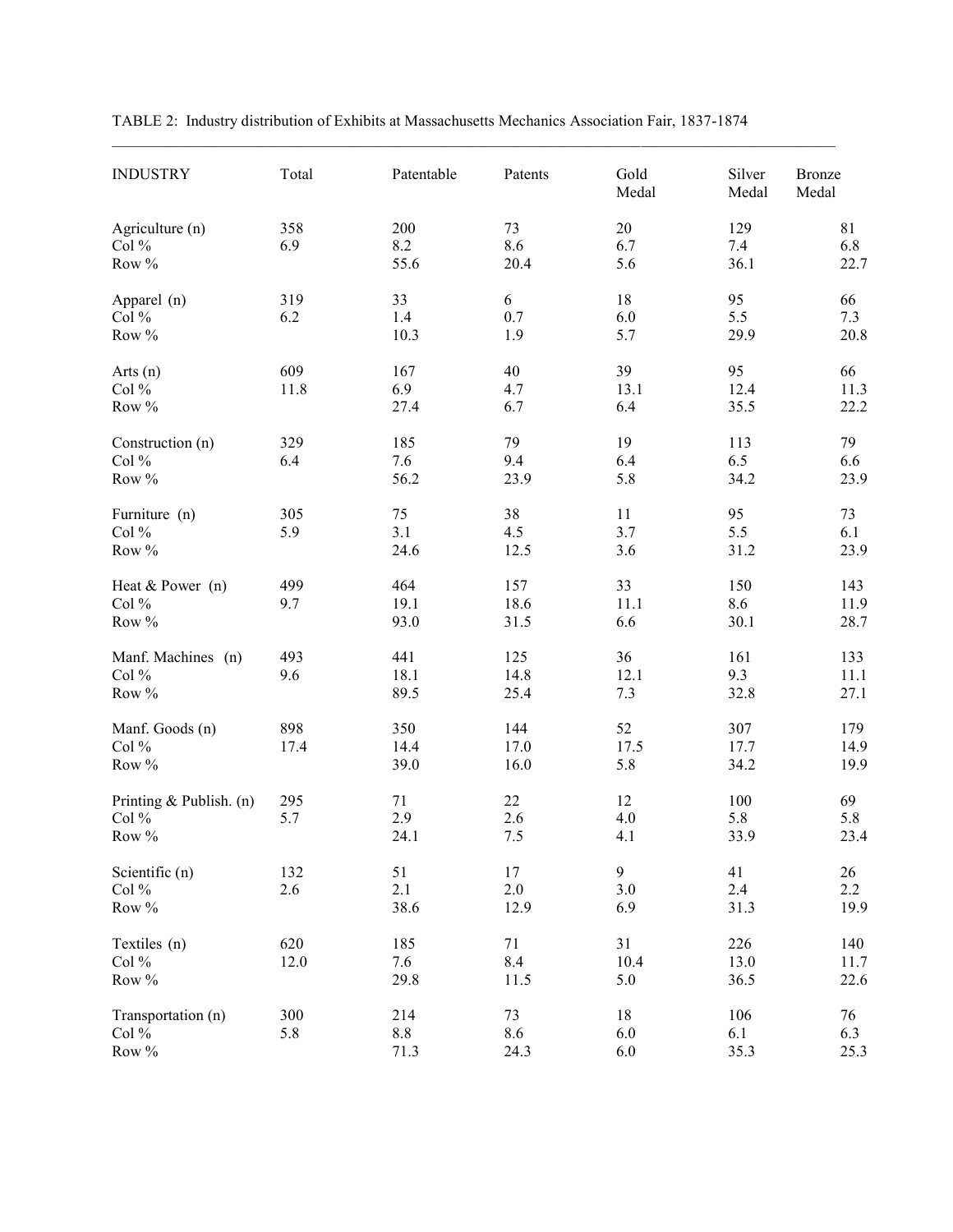| Total (n)     | 1200 | 5157 | 2436 | 1521 | 298 | 1739 |      |
|---------------|------|------|------|------|-----|------|------|
| $\frac{0}{0}$ |      | 100  | 47.2 | 29.5 | 5.8 | 33.8 | 23.3 |

Notes and Sources: See Table 1. The percentages in the table include the undisplayed calculations for 1915 diplomas, given to 37 percent of the exhibits in the dataset.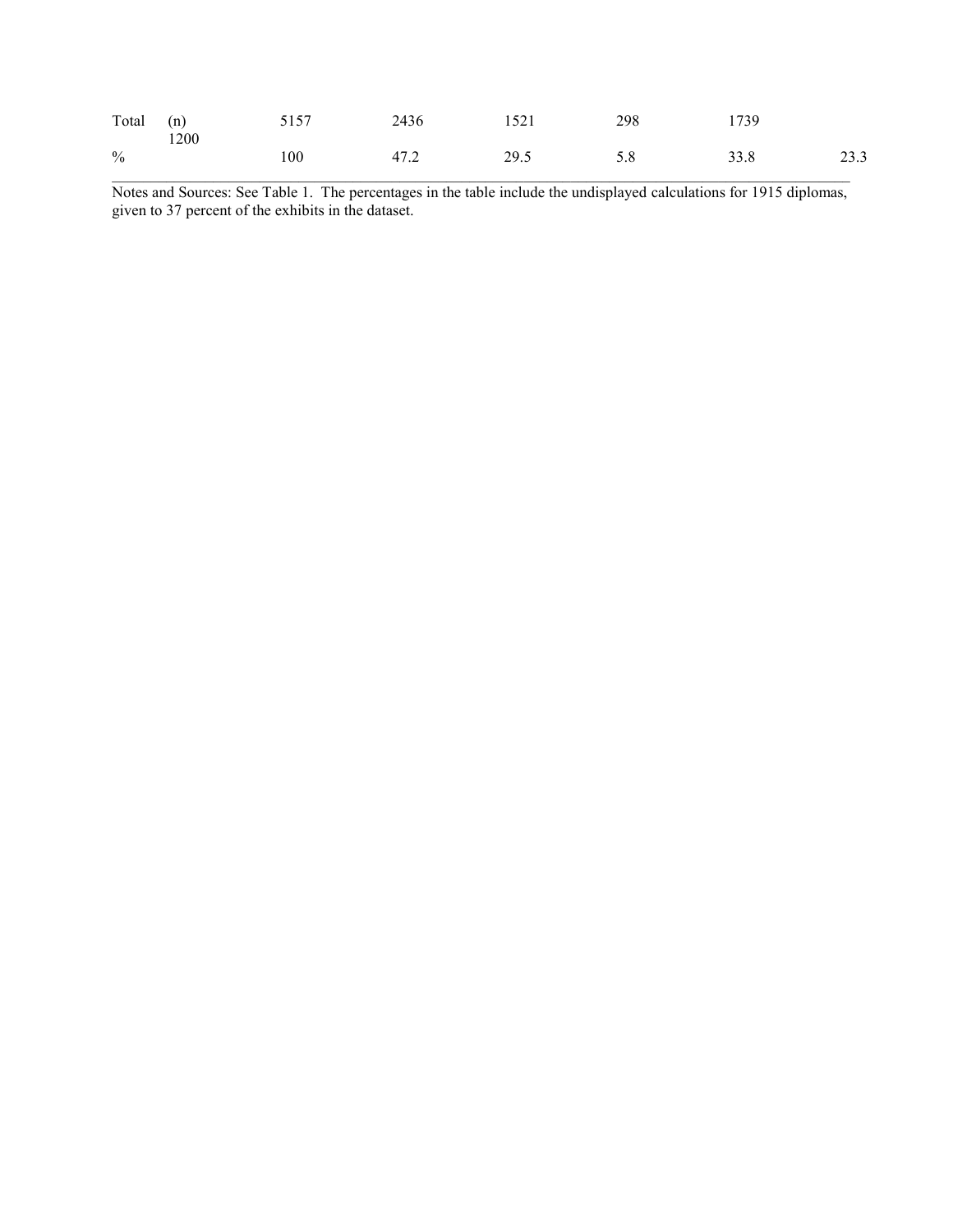|                       | Pr that Exhibit is Patentable |         |          | Pr that Exhibit is Patented |
|-----------------------|-------------------------------|---------|----------|-----------------------------|
|                       | (1)                           | (2)     | (3)      | (4)                         |
|                       |                               |         |          |                             |
| Intercept             | 0.47                          | 0.79    | 0.17     | 0.25                        |
|                       | (15.87)                       | (18.68) | (6.68)   | (6.33)                      |
| <b>TIME DUMMIES</b>   |                               |         |          |                             |
| 1850s                 | 0.14                          | 0.01    | 0.06     | 0.06                        |
|                       | (0.40)                        | (0.26)  | (2.20)   | (2.05)                      |
| 1860s                 | 0.25                          | 0.15    | 0.15     | 0.12                        |
|                       | (7.99)                        | (5.31)  | (5.77)   | (4.34)                      |
| 1870s                 | 0.16                          | 0.10    | 0.16     | 0.18                        |
|                       | (3.98)                        | (2.77)  | (4.74)   | (4.16)                      |
| <b>GENDER</b>         | $-0.53$                       | $-0.24$ | $-0.23$  | $-0.15$                     |
|                       | (8.59)                        | (4.02)  | (4.45)   | (2.68)                      |
|                       |                               |         |          |                             |
| <b>BOSTON</b>         | $-0.16$                       | $-0.09$ | $-0.10$  | $-0.07$                     |
|                       | (6.84)                        | (4.08)  | (5.02)   | (3.64)                      |
| MULTIPLE EXHIBITOR    | 0.04                          | 0.03    | 0.00     | 0.00                        |
|                       | (3.83)                        | (3.08)  | (0.08)   | (0.42)                      |
| <b>REAL WEALTH</b>    | $-0.00$                       | $-0.00$ | 0.00     | $-0.00$                     |
|                       | (0.09)                        | (0.50)  | (1.55)   | (0.97)                      |
| PERSONAL WEALTH       | 0.00                          | 0.00    | $-0.002$ | $-0.001$                    |
|                       | (0.66)                        | (0.72)  | (3.06)   | (2.16)                      |
| <b>CAREER PATENTS</b> |                               |         | 0.03     | 0.02                        |
|                       |                               |         | (16.33)  | (13.77)                     |
| <b>OCCUPATION</b>     |                               |         |          |                             |
| Artisan               |                               | $-0.01$ |          | $-0.00$                     |
|                       |                               | (0.25)  |          | (0.11)                      |
| Machinist             |                               | 0.21    |          | 0.13                        |
|                       |                               | (5.89)  |          | (3.58)                      |
| Other                 |                               | $-0.03$ |          | 0.01                        |
|                       |                               | (0.61)  |          | (0.23)                      |
| Merchant              |                               | $-0.02$ |          | 0.01                        |
|                       |                               | (0.72)  |          | (0.38)                      |
|                       |                               |         |          |                             |
| <b>INDUSTRY</b>       |                               |         |          |                             |
| Agriculture           |                               | $-0.21$ |          | $-0.04$                     |
|                       |                               | (4.38)  |          | (0.83)                      |
| Apparel               |                               | $-0.60$ |          | $-0.16$                     |
|                       |                               | (10.38) |          | (2.95)                      |
| Arts                  |                               | $-0.69$ |          | $-0.00$                     |
|                       |                               | (14.55) |          | (0.11)                      |
| Construction          |                               | $-0.21$ |          | $-0.01$                     |
|                       |                               | (4.49)  |          | (0.23)                      |
| Furniture             |                               | $-0.48$ |          | $-0.01$                     |
|                       |                               | (9.47)  |          | (1.72)                      |
|                       |                               |         |          |                             |

Table 3 OLS Regressions: Determinants of Patenting of Exhibits at the MMA

 $\_$  ,  $\_$  ,  $\_$  ,  $\_$  ,  $\_$  ,  $\_$  ,  $\_$  ,  $\_$  ,  $\_$  ,  $\_$  ,  $\_$  ,  $\_$  ,  $\_$  ,  $\_$  ,  $\_$  ,  $\_$  ,  $\_$  ,  $\_$  ,  $\_$  ,  $\_$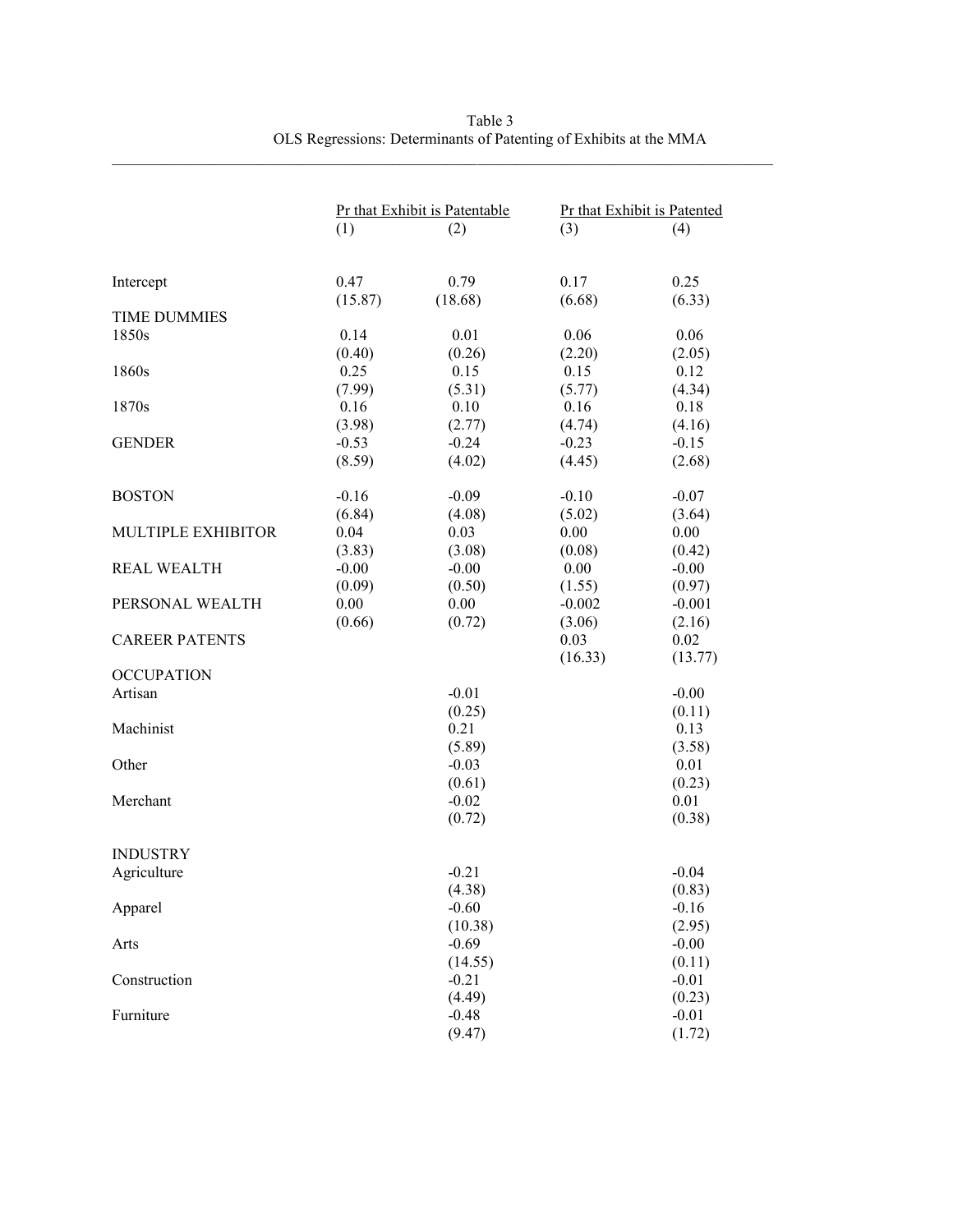|                    | (1)          | (2)          | (3)          | (4)          |
|--------------------|--------------|--------------|--------------|--------------|
| Heat, Power        |              | 0.01         |              | $-0.03$      |
| & Communicns       |              | (0.25)       |              | (0.61)       |
| Manuf. Products    |              | $-0.38$      |              | $-0.11$      |
|                    |              | (9.61)       |              | (2.87)       |
| Printing           |              | $-0.64$      |              | $-0.25$      |
|                    |              | (12.34)      |              | (5.08)       |
| Science & Medicine |              | $-0.45$      |              | $-0.22$      |
|                    |              | (7.25)       |              | (3.73)       |
| <b>Textiles</b>    |              | $-0.44$      |              | $-0.15$      |
|                    |              | (9.44)       |              | (3.41)       |
| Transportation     |              | $-0.12$      |              | $-0.01$      |
|                    |              | (2.34)       |              | (0.21)       |
| Other              |              | $-0.10$      |              | $-0.15$      |
|                    |              | (1.46)       |              | (2.17)       |
|                    | $N=1640$     | $N=1640$     | $N=1640$     | $N=1640$     |
|                    | $R^2 = 0.12$ | $R^2 = 0.35$ | $R^2 = 0.21$ | $R^2 = 0.25$ |
|                    | $F = 27.31$  | $F = 36.74$  | $F=46.74$    | $F = 21.4$   |

| Table 3 (Cont'd)                                                  |
|-------------------------------------------------------------------|
| OLS Regressions: Determinants of Patenting of Exhibits at the MMA |

Notes and Sources:

The excluded variables are the 1840s, manufacturers, and machinery in the manufacturing sector. All exhibits are allocated to industry of final use. The dummy variable for Boston represents city of residence, multiple exhibitors submitted in more than one exhibition, and gender has a value of 1 if female. Patents and assignments refer to the patenting of the specific invention at the exhibition, and the assignment at issue of the patent for that exhibit. Occupations and wealth were determined from the federal manuscript censuses.

\_\_\_\_\_\_\_\_\_\_\_\_\_\_\_\_\_\_\_\_\_\_\_\_\_\_\_\_\_\_\_\_\_\_\_\_\_\_\_\_\_\_\_\_\_\_\_\_\_\_\_\_\_\_\_\_\_\_\_\_\_\_\_\_\_\_\_\_\_\_\_\_\_\_\_\_\_\_\_\_\_\_\_\_\_\_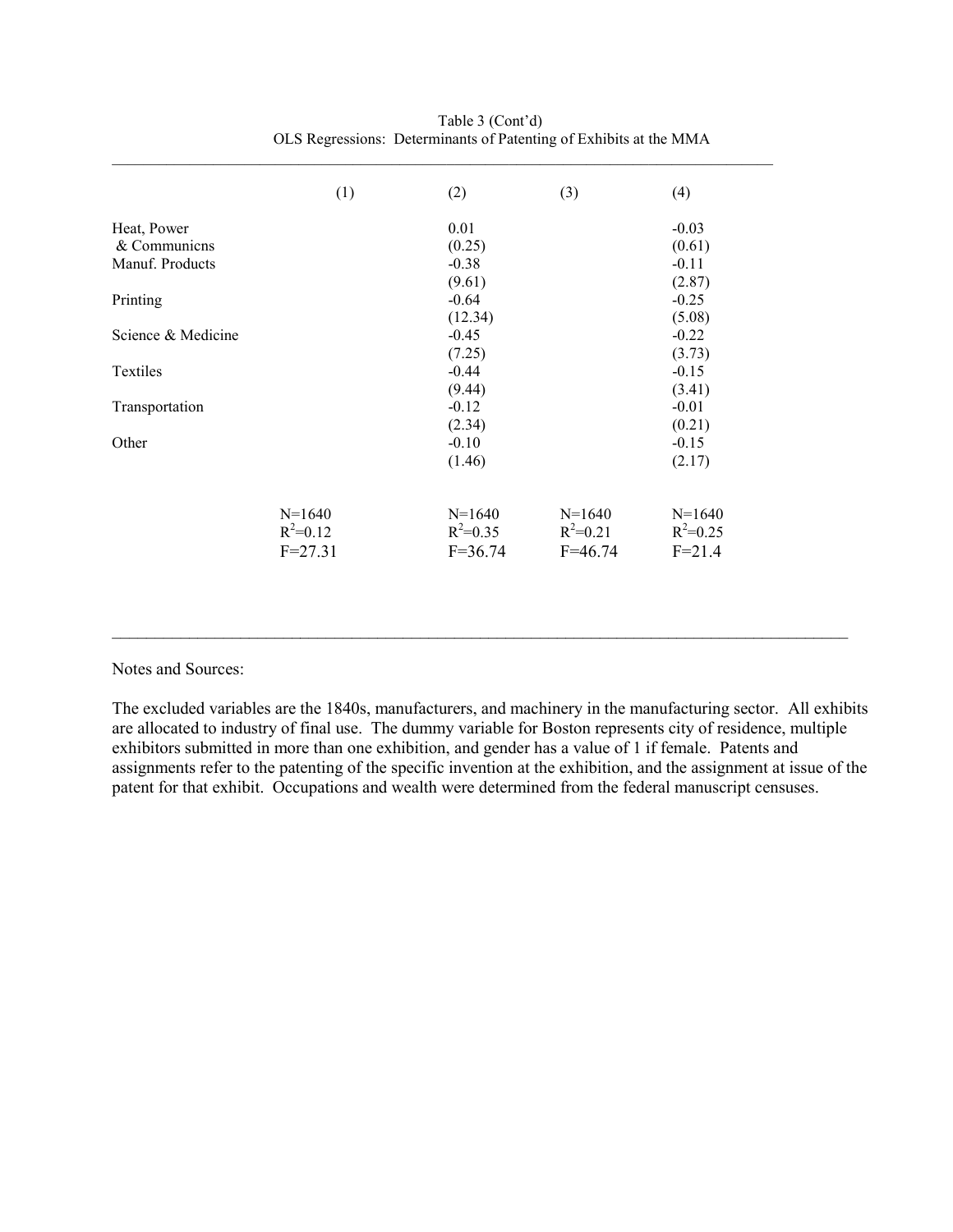|                              | (1)     | (2)               | (3)               | (4)               |
|------------------------------|---------|-------------------|-------------------|-------------------|
| Intercept                    | 0.52    | 0.52              | 0.52              | 0.50              |
|                              | (41.0)  | (16.88)           | (14.35)           | (9.83)            |
| <b>TIME DUMMIES</b><br>1850s | $-0.14$ | $-0.19$           | $-0.20$           | $-0.20$           |
|                              | (7.54)  | (5.74)            | (5.75)            | (5.77)            |
| 1860s                        | $-0.20$ | $-0.22$           | $-0.22$           | $-0.21$           |
|                              | (11.68) | (6.76)            | (6.68)            | (6.37)            |
| 1870s                        | $-0.16$ | $-0.19$           | $-0.19$           | $-0.18$           |
|                              | (7.34)  | (4.62)            | (4.57)            | (4.45)            |
| <b>GENDER</b>                | $-0.06$ | $-0.10$           | $-0.10$           | $-0.06$           |
| PATENT FOR EXHIBIT           | (2.43)  | (1.63)<br>0.01    | (1.46)<br>0.02    | (0.81)<br>0.02    |
|                              |         | (0.39)            | (0.18)            | (0.64)            |
|                              |         |                   |                   |                   |
| <b>ASSIGNED PATENT</b>       |         | 0.04              | 0.05              | 0.04              |
|                              |         | (0.72)            | (0.75)            | (0.68)            |
| <b>BOSTON</b>                |         | 0.02              | 0.02              | 0.03              |
|                              |         | (0.90)            | (0.80)            | (1.07)            |
| MULTIPLE EXHIBITOR           |         | 0.00              | 0.00              | 0.00              |
| <b>REAL WEALTH</b>           |         | (0.21)<br>$-0.00$ | (0.18)<br>$-0.00$ | (0.31)<br>$-0.00$ |
|                              |         | (1.21)            | (1.19)            | (1.41)            |
| PERSONAL WEALTH              |         | 0.001             | 0.001             | 0.002             |
|                              |         | (2.36)            | (2.30)            | (2.64)            |
| <b>OCCUPATION</b>            |         |                   |                   |                   |
| Artisan                      |         |                   | 0.01              | 0.01              |
|                              |         |                   | (0.19)            | (0.15)            |
| Machinist                    |         |                   | $-0.05$           | $-0.04$           |
|                              |         |                   | (1.07)            | (0.87)            |
| Other                        |         |                   | $-0.01$           | $-0.02$           |
| Merchant                     |         |                   | (0.26)<br>0.01    | (0.35)<br>0.01    |
|                              |         |                   | (0.22)            | (0.35)            |
| <b>INDUSTRY</b>              |         |                   |                   |                   |
| Agriculture                  |         |                   |                   | 0.07              |
|                              |         |                   |                   | (1.19)            |
| Apparel                      |         |                   |                   | $-0.07$           |
|                              |         |                   |                   | (1.01)            |
| Arts                         |         |                   |                   | 0.02              |
|                              |         |                   |                   | (0.41)            |
| Construction                 |         |                   |                   | 0.05<br>(0.93)    |
| Furniture                    |         |                   |                   | 0.01              |
|                              |         |                   |                   | (0.22)            |
| Heat, Power                  |         |                   |                   | $-0.10$           |
| & Communicns                 |         |                   |                   | (1.93)            |
| Manuf. Products              |         |                   |                   | 0.07              |
|                              |         |                   |                   | (1.41)            |

Table 4 OLS Regressions: Determinants of probability of a gold or silver medal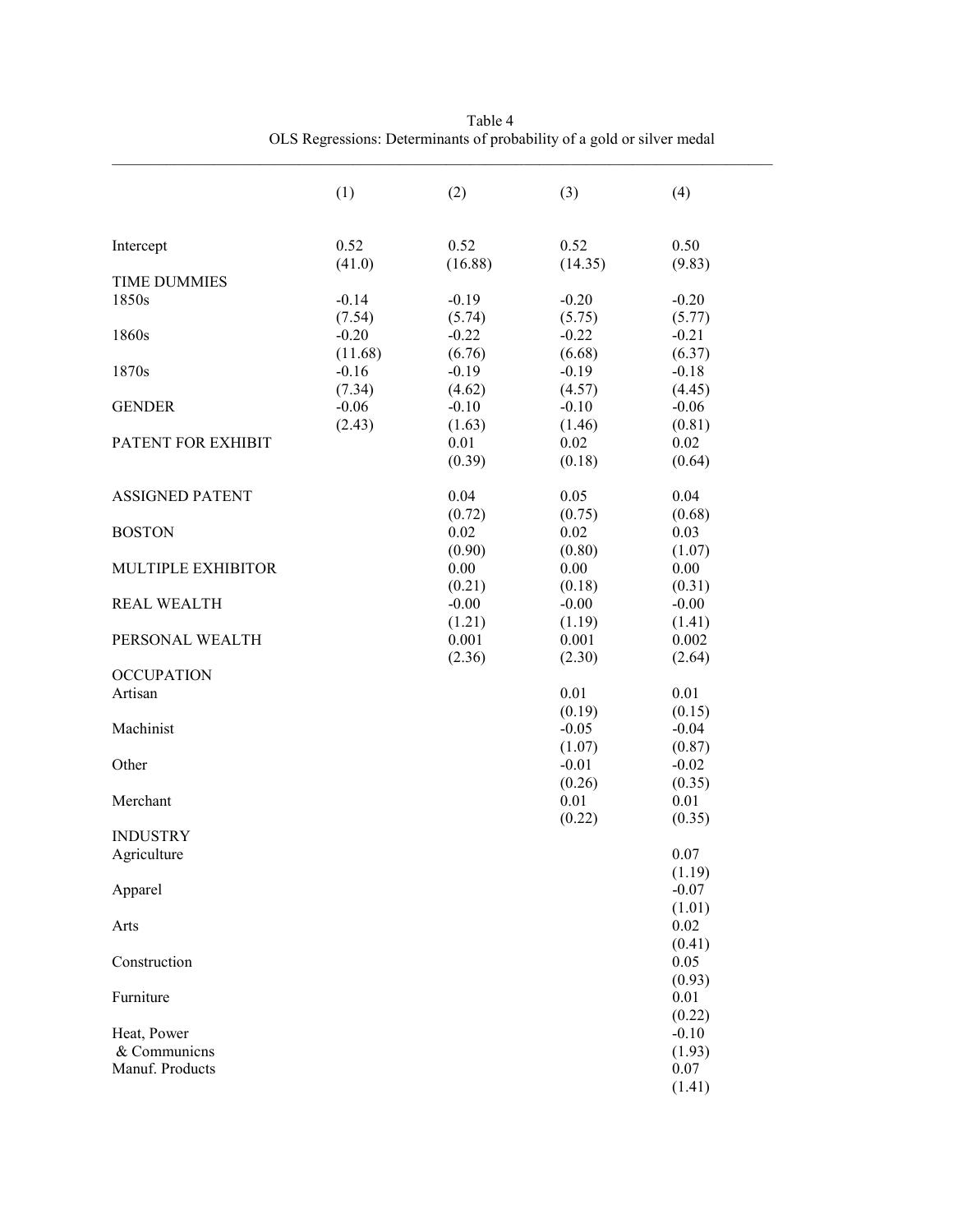|                    |                                         | (1)                                    | (2)                                    | (3)                                     |
|--------------------|-----------------------------------------|----------------------------------------|----------------------------------------|-----------------------------------------|
| Printing           |                                         |                                        |                                        | $-0.02$<br>(0.31)                       |
| Science & Medicine |                                         |                                        |                                        | 0.03<br>(0.33)                          |
| Textiles           |                                         |                                        |                                        | 0.04                                    |
| Transportation     |                                         |                                        |                                        | (0.66)<br>0.06                          |
| Other              |                                         |                                        |                                        | (1.10)<br>0.00<br>(0.00)                |
|                    | $N=1640$<br>$R^2 = 0.03$<br>$F = 37.11$ | $N=1640$<br>$R^2 = 0.04$<br>$F = 5.95$ | $N=1640$<br>$R^2 = 0.04$<br>$F = 4.38$ | $N=1640$<br>$R^2 = 0.047$<br>$F = 3.08$ |

 $\_$  ,  $\_$  ,  $\_$  ,  $\_$  ,  $\_$  ,  $\_$  ,  $\_$  ,  $\_$  ,  $\_$  ,  $\_$  ,  $\_$  ,  $\_$  ,  $\_$  ,  $\_$  ,  $\_$  ,  $\_$  ,  $\_$  ,  $\_$  ,  $\_$  ,  $\_$  ,  $\_$  ,  $\_$  ,  $\_$  ,  $\_$  ,  $\_$  ,  $\_$  ,  $\_$  ,  $\_$  ,  $\_$  ,  $\_$  ,  $\_$  ,  $\_$  ,  $\_$  ,  $\_$  ,  $\_$  ,  $\_$  ,  $\_$  ,

Table 4 (Cont'd) OLS Regressions: Determinants of probability of a gold or silver medal

Notes and Sources:

The excluded variables are the 1840s, manufacturers, and machinery in the manufacturing sector. All exhibits are allocated to industry of final use. The dummy variable for Boston represents city of residence, multiple exhibitors submitted in more than one exhibition, and gender has a value of 1 if female. Patents and assignments refer to the specific invention at the exhibition, and the assignment at issue of that exhibit. Occupations were determined from the manuscript census.

\_\_\_\_\_\_\_\_\_\_\_\_\_\_\_\_\_\_\_\_\_\_\_\_\_\_\_\_\_\_\_\_\_\_\_\_\_\_\_\_\_\_\_\_\_\_\_\_\_\_\_\_\_\_\_\_\_\_\_\_\_\_\_\_\_\_\_\_\_\_\_\_\_\_\_\_\_\_\_\_\_\_\_\_\_\_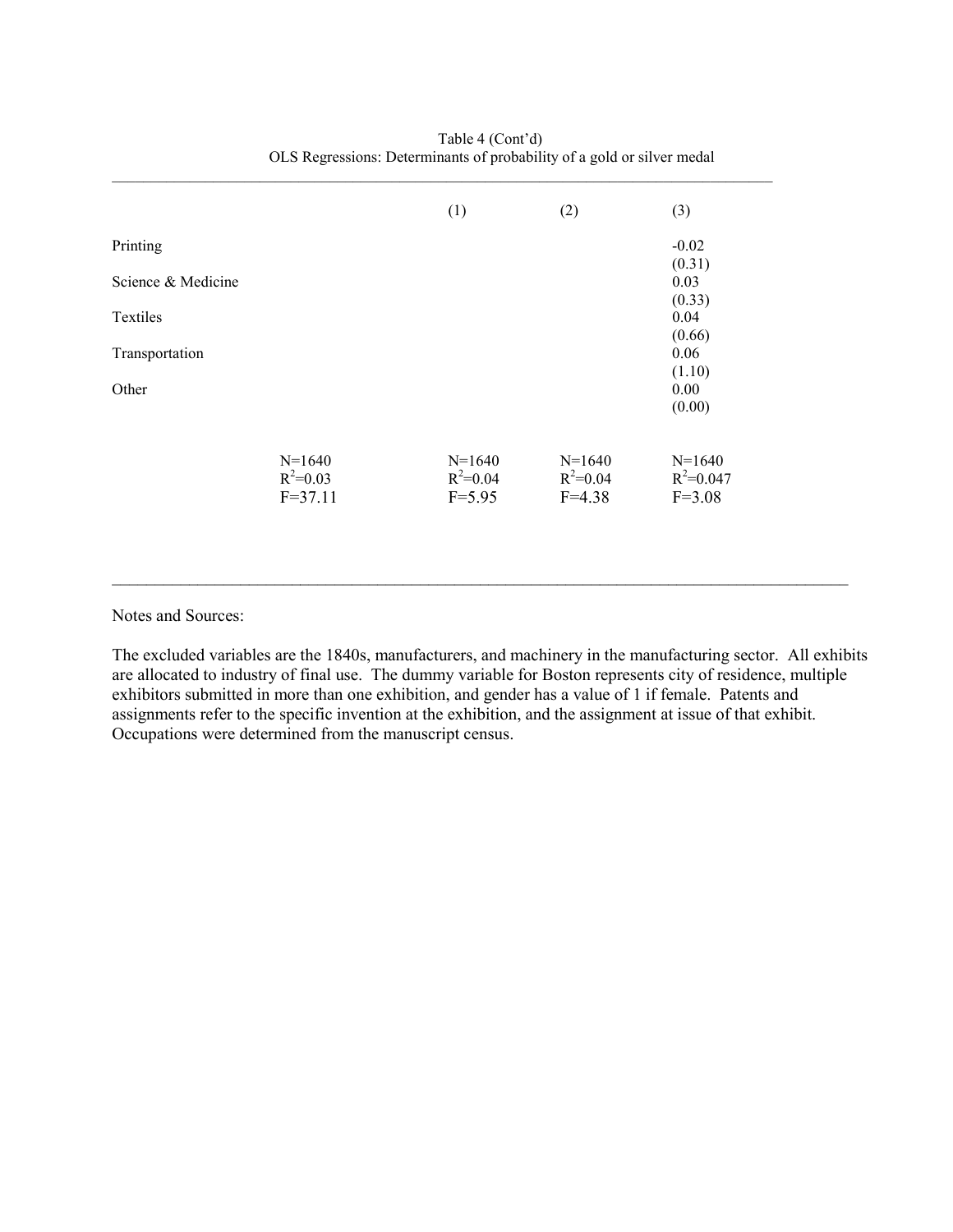# *Bibliography*

Buckingham, Joseph T (compiler), *Annals of the Massachusetts Charitable Mechanics Association*, Boston: Crocker and Brewster, 1853.

Boldrin, Michele and D. K. Levine, *Against Intellectual Monopoly*, Cambridge University Press, 2008.

Brunt, Liam, Josh Lerner and Tom Nicholas, "Inducement Prizes and Innovation," working paper, Centre for Economic Policy Research, Discussion Paper Series, No. 6917, 2008.

Crosland, Maurice and Galvez, Antonio. 1989. "The Emergence of Research Grants within the Prize System of the French Academy of Sciences, 1795-1914," *Social Studies of Science* 19 (1): 71-100.

Fox, Robert, "The John Scott Medal," *Proceedings of the American Philosophical Society*, Vol. 112, No. 6. (Dec. 9, 1968), pp.416-430.

Griliches, Zvi, "Patent Statistics as Economic Indicators: A Survey." *Journal of Economic Literature*, Vol. XXVIII (Dec) 1990: 1661-1707.

Khan, B. Zorina, *The Democratization of Invention: Patents and Copyrights in American Economic Development, 1790-1920*. New York: Cambridge University Press and NBER, 2005.

B. Zorina Khan, "Invisible Women: Entrepreneurship, Innovation and Family Firms in 19th Century France." Working Paper, 2014.

Khan, B. Zorina and Kenneth L. Sokoloff, "Institutions and Technological Innovation During Early Economic Growth: Evidence from the Great Inventors of the United States, 1790-1930," in *Institutions and Economic Growth*, (eds) Theo Eicher and Cecilia Garcia-Penalosa, MIT Press (2006):123-158.

Khan, B. Zorina and Kenneth L. Sokoloff, "Institutions and Democratic Invention in 19th Century America," *American Economic Review*, vol. 94 (May) 2004: 395-401.

B. Zorina Khan, "`Not for Ornament': Patenting Activity by Women Inventors," *Journal of Interdisciplinary History*, vol. 33 (2) Fall 2000: 159-195.

Khan, B. Zorina , "Creative Destruction: Technological Change and Resource Reallocation during the Civil War," Working Paper, 2014.

B. Zorina Khan, "Premium Inventions: Patents and Prizes as Incentive Mechanisms in Britain and the United States, 1750-1930" in Dora Costa and Naomi Lamoreaux (eds), *Understanding the Sources of Long Run Economic Growth*, NBER and University of Chicago (2011).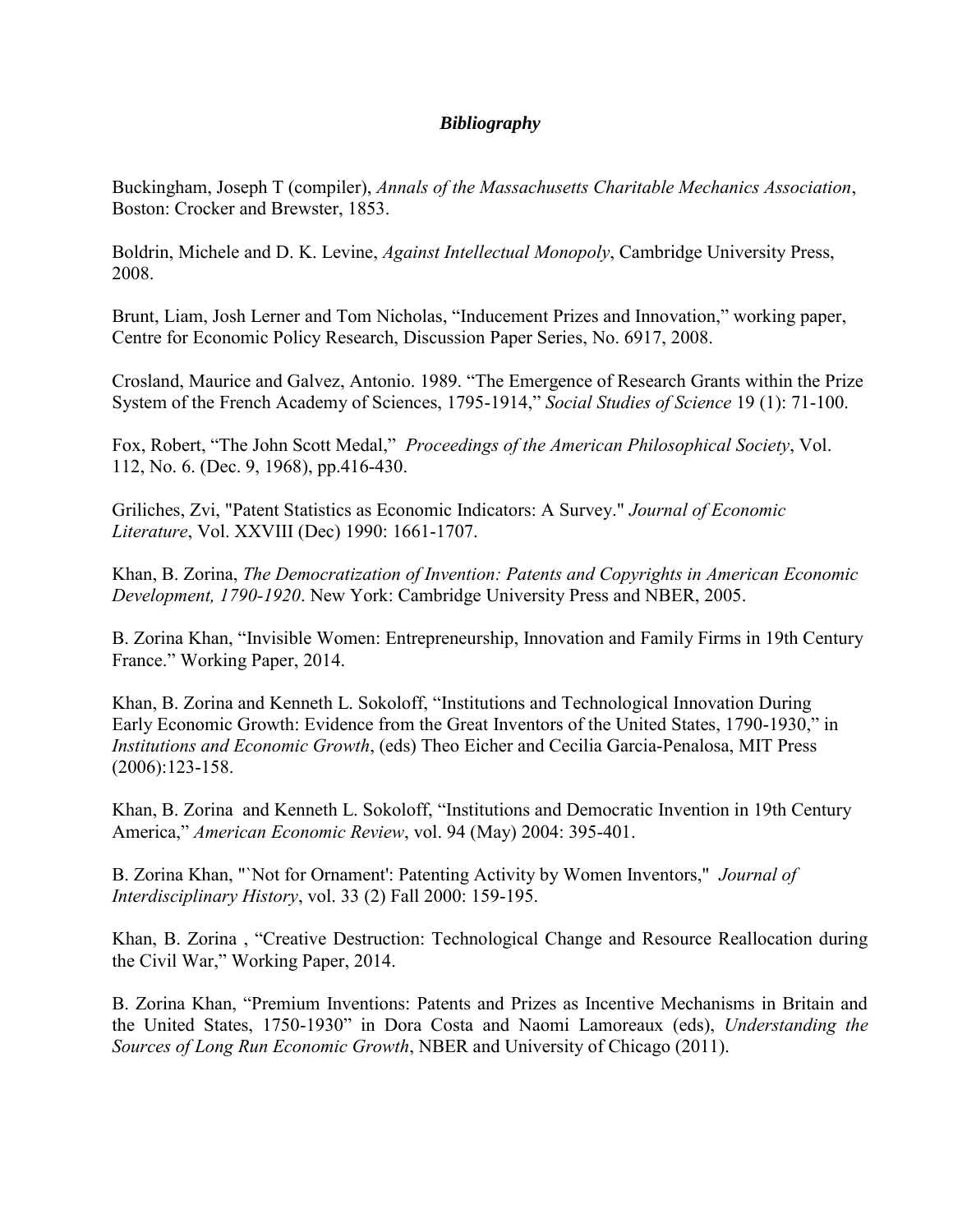Kremer, Michael. 1998. "Patent Buyouts: A Mechanism for Encouraging Innovation," *Quarterly Journal of Economics* 113 (4): 1137-1167.

Lamoreaux, Naomi R. and Kenneth L. Sokoloff. 1996. "Long-Term Change in the Organization of Inventive Activity," *Proceedings of the National Academy of Sciences* 93 (Nov): 12686-92.

Lamoreaux, Naomi R. and Kenneth L. Sokoloff, "Market Trade in Patents and the Rise of a Class of Specialized Inventors in the Nineteenth-Century United States," *American Economic Review*, Papers and Proceedings, 91 (May 2001), pp. 39-44

Massachusetts Charitable Mechanic Association, *The Exhibition and Fair in the City of Boston*. Boston: Dutton and Wentworth, various years.

Massachusetts Charitable Mechanic Association, *Annals of the Massachusetts Charitable Mechanics Association, 1795-1892*, Boston: Rockwell and Churchill, 1892.

Maurer, Stephen M. and Scotchmer, Suzanne, "Procuring Knowledge," in Libecap, G., ed., *Intellectual Property and Entrepreneurship: Advances in the Study of Entrepreneurship, Innovation and Growth* v. 15 (2004): 1-31.

Mokyr, Joel, *The Lever of Riches*, New York: Oxford University Press, 2000.

Moser, Petra, "How Do Patent Laws Influence Innovation? Evidence from Nineteenth-Century World's Fairs," *American Economic Review*, vol. 95 (4) 2005: 1214-1236.

Murphy, Kevin M., Andrei Shleifer, and Robert W. Vishny. 1991. "The Allocation of Talent: Implications for Growth," *Quarterly Journal of Economics* 106 (2): 503-530.

Palmieri, Robert (ed), *Piano, an Encyclopedia*, Routledge, 2003.

Shavell, Steven and Tanguy van Ypersele. 2001. "Rewards versus Intellectual Property Rights," *Journal of Law and Economics*, 44 (2): 525-547.

Sobel, Dava, *Longitude: the True Story of a Lone Genius Who Solved the Greatest Scientific Problem of His Time*, New York: Penguin Books., 1995

Sokoloff, Kenneth, "Inventive Activity in Early Industrial America: Evidence from Patent Records, 1790-1846." *Journal of Economic History* 48 (4) 1988: 813-50.

Sokoloff, Kenneth L. and B. Zorina Khan, "The Democratization of Invention during Early Industrialization: Evidence from the United States," *Journal of Economic History*, vol. 50 (2) 1990: 363-78.

Soltow, Lee, *Men and Wealth in the United States, 1850-1870*, New Haven: Yale University Press, 1975,